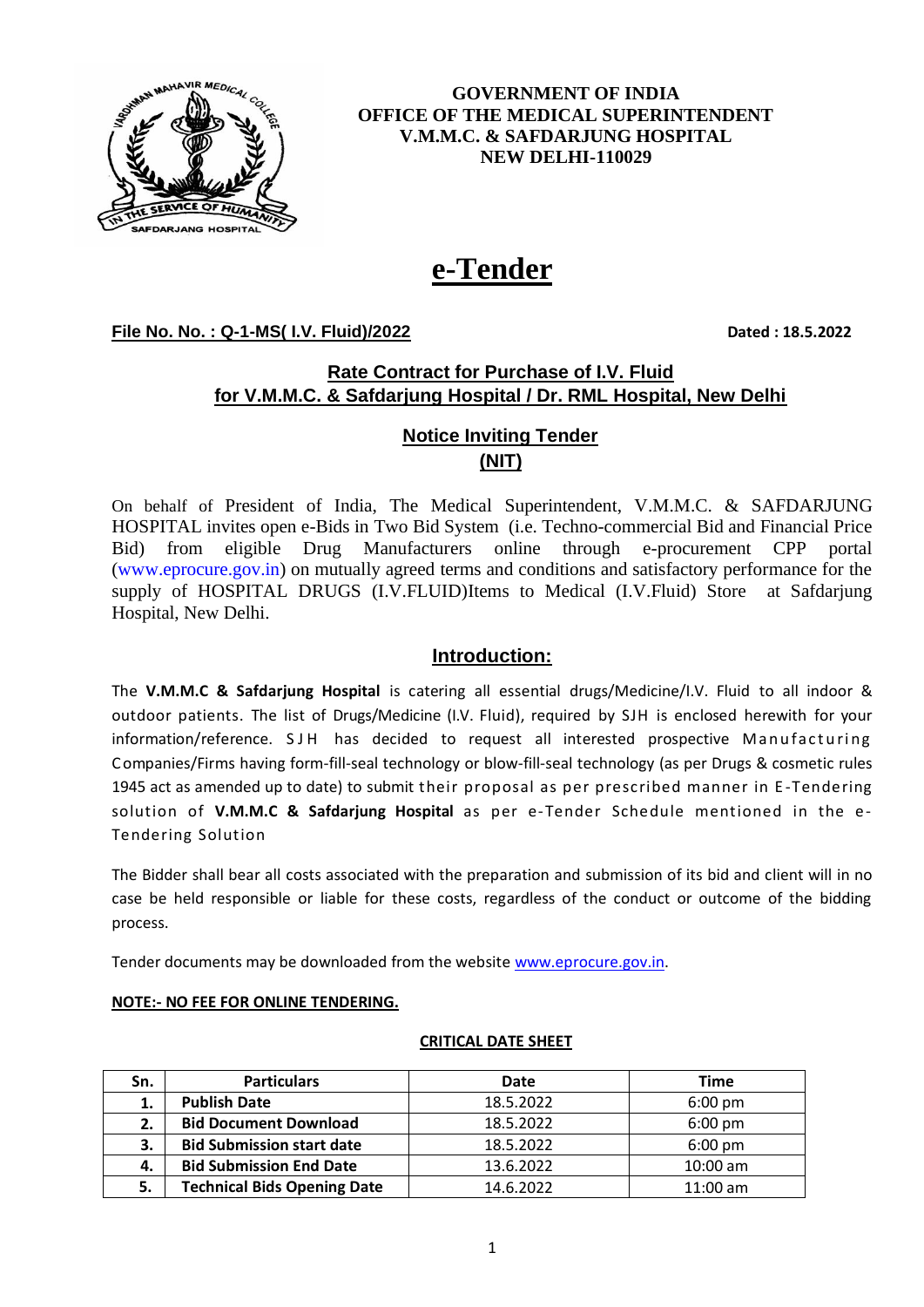#### **EMD : As below:-**

**The EMD should be Rs. 2,00,000/- (Rs. Two lakh Only), whether any Tenderer participating for Single Item or All Items against this e-Tender enquiry in the form of DD/FDR/Bank Guarantee drawn from RBI Approved Bank in favour of "Medical Superintendent, Safdarjung Hospital, New Delhi", payable at New Delhi accompany with** tender form envelope, failing which the tender will be rejected. The **Tender Number**, **due date** and **complete address of the firm** should also be written on the back of the **F.D.R./DD/BG & Envelope. No interest will be payed on EMD.** 

| S.No. | Name of the Group    | <b>Annual Turnover</b> | Opening Date & Time |
|-------|----------------------|------------------------|---------------------|
|       | 1. I.V. Fluids Group | Rs. 10 Crore           |                     |

• **Hard Copies of EMD and Undertakings** should be submitted in a sealed envelope in original in the Tender Box Kept in the Office of Medical Superintendent, Hospital Building, **V.M.M.C & Safdarjung Hospital, New Delhi** on or before OPENING OF TENDER.

#### **Complete details of the bidder should also be mentioned on envelop.**

1. EMD (as per NIT) in the form of FDR/DD/Bank Guarantee from **RBI Approved Bank**, in favour of **"Medical Superintendent, Safdarjung Hospital, New Delhi."** valid for **six months** period from Technical Bid Opening date.

2. Original copy of **Undertaking for acceptance** *of all Terms & Conditions* mentioned in this E-Tender on letter head of firm as per **Annexure–I,** duly self-attested.

3. Original copy of **Annexure-III, (Manufacturer's Authorization)**

4. Original copy of list of quoted items along with exact page no of technical bid where DL/IL, GMP certificate & M & M certificates are attached (for each of quoted medicine).

5. Original copy of **Undertaking for Criminal Liability** on Non-Judicial Stamp Paper worth of Rs. 100/- as per **Annexure – II,** duly self-attested.

Hard Copy of all documents of technical bid which are uploaded on procurement portal may also be submitted in tender box.

**Note: -** Hard copy of all the above-mentioned documents excluding EMD and undertaking will be used for reference and clarification only. The technical evaluation will be done only as per uploaded documents.

**\* Please Note that due to COVID Pandemic there will be NO PRE-BID MEETING.** You can submit your queries / clarifications if any (for this tender), in the office of Medical Superintendent Safdarjung Hospital in writing or through email (msoffice@vmmc-sjh.nic.in), within seven days of publishing of tender on CPP portal.

> **Medical Superintendent Safdarjung Hospital**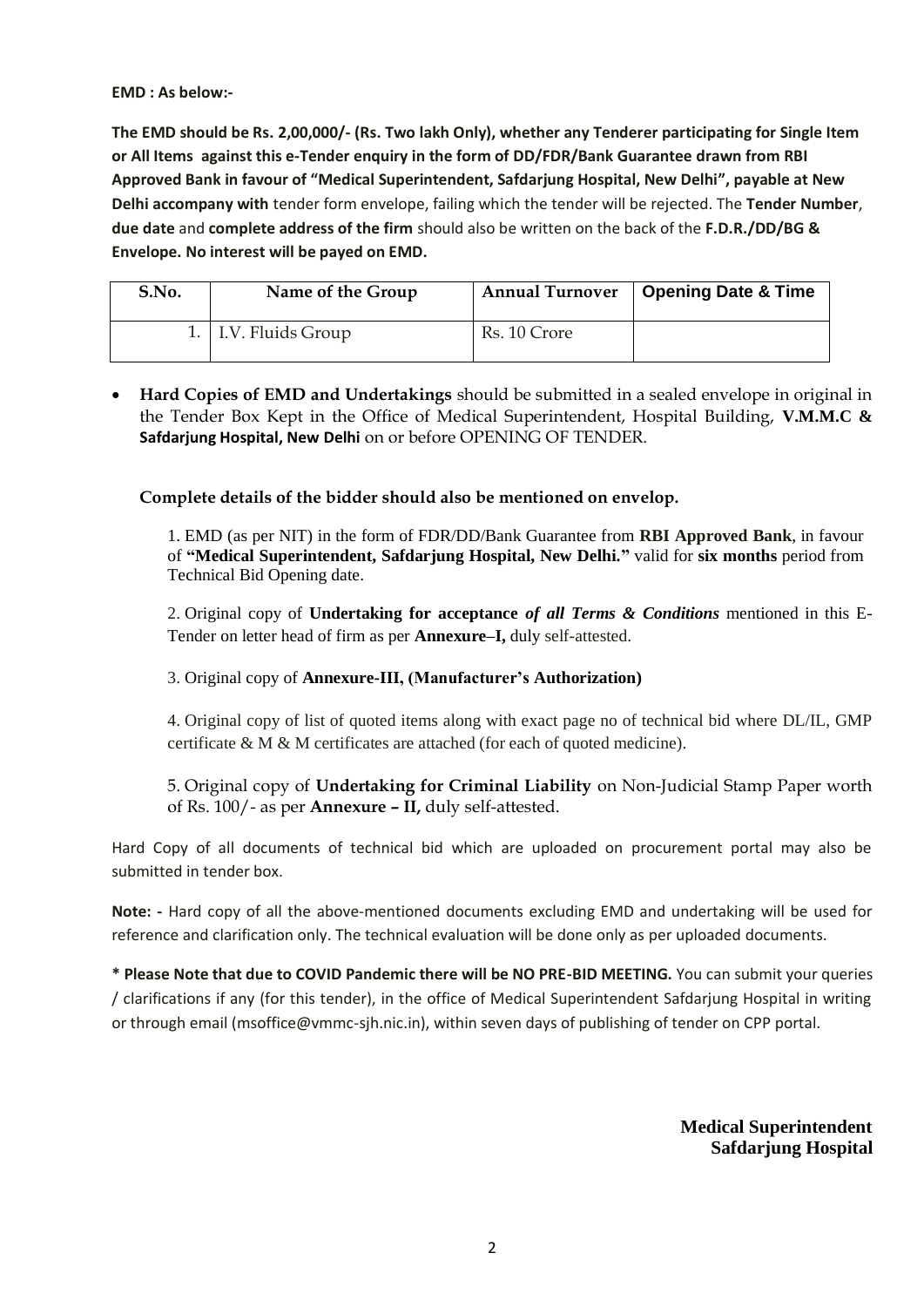| SL.No. | Nomenclature                                                                                                        | Acc. Unit     | <b>Qty. Required</b><br>Annually)<br>(Approx.) *By<br>VMMC& | <b>Qty. Required</b><br>(Annually) (Approx.)<br>*By Atal Bihari Vajpai<br><b>Institute of Medical</b> |
|--------|---------------------------------------------------------------------------------------------------------------------|---------------|-------------------------------------------------------------|-------------------------------------------------------------------------------------------------------|
|        |                                                                                                                     |               | Safdarjung<br>Hospital                                      | <b>Sciences</b>                                                                                       |
| 1.     | Inj. Dextrose 5% 500 ml. I.P.                                                                                       | <b>Bottle</b> | 1,12,000                                                    | 60,000                                                                                                |
| 2.     | Inj. Dextrose 10% 500 ml. I.P.                                                                                      | <b>Bottle</b> | 21,000                                                      | 4,500                                                                                                 |
| 3.     | Inj. 0.9% Sodium Chloride with 5%<br>Dextrose I.P. 500 ml. (DNS)                                                    | <b>Bottle</b> | 1,26,000                                                    | 85,000                                                                                                |
| 4.     | Inj. Compound Sodium Lactate I.P. 500<br>ml. (RL)                                                                   | <b>Bottle</b> | 4,43,800                                                    | 1,290000                                                                                              |
| 5.     | Inj. Sodium Chloride 0.9% 500 ml. I.P.<br>(NS)                                                                      | <b>Bottle</b> | 12,60,000                                                   | 4,00,000                                                                                              |
| 6.     | Inj. Metronidazole 500 mg./100 ml. I.P.                                                                             | <b>Bottle</b> | 2,80,000                                                    | 1,10,000                                                                                              |
| 7.     | Inj. Mannitol 20% 350 ml. I.P.<br>Compound Sodium Lactate                                                           | <b>Bottle</b> | 56,000                                                      | 13,000                                                                                                |
| 8.     | Inj. Paediatric maintenance infusion<br>(multiple electrolytes & dextrose Inj.<br>Type 1 IP/BP/USP) 500 ml. (Iso-P) | <b>Bottle</b> | 14,000                                                      | 5,000                                                                                                 |
| 9.     | Inj. 0.45% Sodium Chloride with 5%<br>Dextrose I.P. 500 ml. N/2                                                     | <b>Bottle</b> | 84,000                                                      | On demand                                                                                             |
| 10.    | Inj. 0.33% Sodium Chloride with 5%<br>Dextrose I.P. 500 ml. N/3                                                     | <b>Bottle</b> | On demand                                                   | On demand                                                                                             |
| 11.    | Inj. 0.225% Sodium Chloride with 5%<br>Dextrose I.P. 500 ml. N/4                                                    | <b>Bottle</b> | On demand                                                   | On demand                                                                                             |
| 12.    | Plasmalite (Paed. Cardioplegia Fluid)<br>500ml.                                                                     | <b>Bottle</b> | On demand                                                   | On Demand                                                                                             |
| 13     | Inj. 0.9% Sodium Chloride 3 litre I.P.                                                                              | <b>Bottle</b> | On demand                                                   | 2500                                                                                                  |
| 14.    | Balance Salt Solution (demand from<br>Eye O.T.) 500ml.                                                              | <b>Bottle</b> | On demand                                                   | On demand                                                                                             |
| 15.    | Inj. Normal Saline 0.9% (500 ml. in<br>Glass)                                                                       | <b>Bottle</b> | 5593                                                        | On demand                                                                                             |
| 16.    | Inj. Normal Saline 0.9% (100 ml in<br>Glass)                                                                        | <b>Bottle</b> | 22,400                                                      | On demand                                                                                             |
| 17     | Glycine 3 litre                                                                                                     | <b>Bottle</b> | 4,200                                                       | On demand                                                                                             |
| 18     | HTK Solution 1000 ml./pack/bottle                                                                                   | Bottle/ Pack  | 112                                                         | On demand                                                                                             |
| 19.    | HTK Solution 500 ml./pack/bottle                                                                                    | Bottle/ Pack  | 11                                                          | On demand                                                                                             |
| 20     | Sodium Chloride 3% (100ml.in Glass)                                                                                 | <b>Bottle</b> | On demand                                                   | On demand                                                                                             |
| 21     | Dextran-40/Lomodex 500 ml.                                                                                          | <b>Bottle</b> | On demand                                                   | On demand                                                                                             |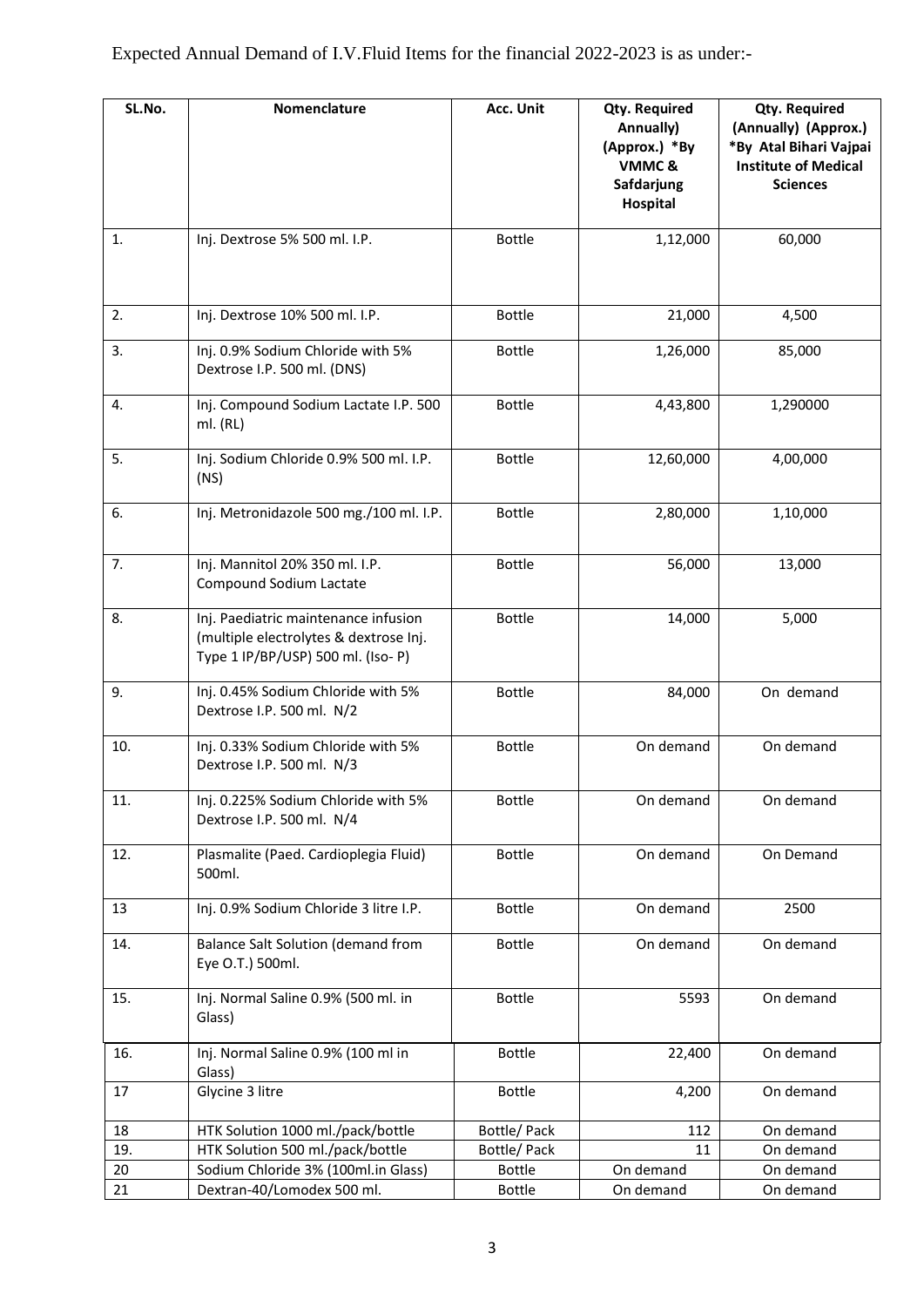# **Two Bid System Terms & Conditions**

The tender shall be submitted in two parts online:

- (i) **Techno-commercial Bid:** Techno-commercial bid consist of copy of all signed and legible scanned technical documents as per tender documents.
- (ii) **Financial Bid:** The Price Bids of bidders, who qualify at Techno-commercial Bid Stage, will be opened thereafter. **Schedule of price bid in the form of BOQ\_XXXX .xls**

 The Financial Proposal/Commercial bid format is provided as BOQ\_XXXX.xls along with this tender document at https://[eprocure.gov.in](http://www.eprocure.gov.in/)/eprocure/app. Bidders are advised to download this BOQ XXXX.xls as it is and quote their offer/rates in the permitted column and upload the same in the commercial bid. **Bidder shall not tamper/modify downloaded price bid template in any manner**.

➢ **Validity of Tender:** The validity of the Bid tender Document shall be for **120 days** and after the acceptance and issue of Notification of award/conclusion of Rate Contract, the rates shall be valid for initial Two year extendable further One year on mutual agreement basis (and providing appropriate Performance Bid Security) after completion of initial Two years period.

➢ **EMD** (Refundable after expiry of the tender on e-procurement solutions): AS PER SCHEDULE ON E-PROCUREMENT PORTAL against this Tender Notice: **Exemption**: Firm registered with NSIC, SC/ST, SSI, MSME (for sale of medicines) are exempted from submission of EMD. Govt. of India/State Government departments/Undertakings are also exempted from EMD as per Govt. Notification. However, the respective firm/departments have to submit the relevant certificates to avail this exemption. All the benefits for MSME in the Tender (i.e. EMD/Experience/Turn over etc.) may be considered to the firm Registered according to "The medium, Small and Micro Enterprises development (Amendment) Bill, 2018".)

## **Note: - (Rate to be quoted online by bidder in BOQ Excel Sheet only (Bills of quotation)**

## **Clarification on Bidding Documents**

All the bidders who wish to post queries/clarification must submit their queries in writing. The clarification of the queries would be uploaded on the website for Bidders information. Bidders are required to consider all the clarifications/amendments while preparing their bid proposals. **Therefore, Bidders are requested to visit the said website on regular basis for checking necessary updates. These changes can be incorporated up to 7 days before the last date of bid submission.** 

Important: The Bidder is expected to examine all instructions, forms, terms and specifications in the bidding document. The bid should be precise, complete and in the prescribed format as per the requirement of the bid document. The bid should not be conditional. Failure to furnish all information required by the bidding document or submission of a bid not responsive to the bidding documents in every respect will be at the Bidder's risk and may result in rejection of the bid.

## **Manual bids shall not be accepted.**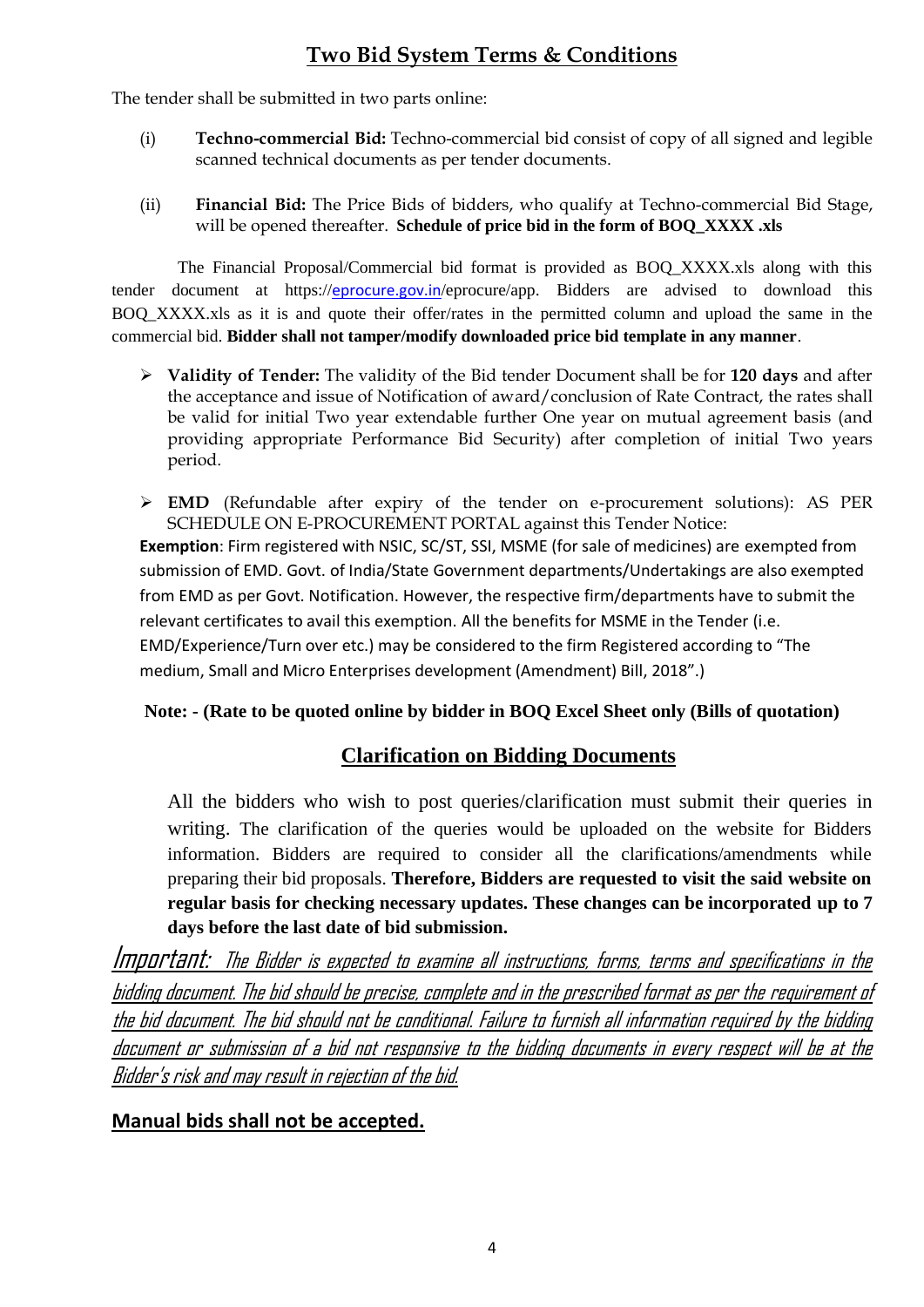## **Chapter I : INSTRUCTIONS BIDDERS FOR ONLINE BID SUBMISSION**

**(Instructions to the Bidders to submit the bids online through the Central Public Procurement Portal for e-procurement at** <https://eprocure.gov.in/eprocure/app>**)**

- 1. Possession of valid Digital Signatures Certificate (DSC) and enrolment/registration of the contractors/bidders on the e-procurement/e-tender portal is a prerequisite for e-tendering.
- 2. Bidder should do the enrolment in the procurement site using the 'Click' here to Enrol" option available on the home page. Portal enrolment is generally free of charge. During enrolment/registration, the bidders should provide the correct /true information including valid email-id. All the correspondence shall be made directly with the contractors/bidders through email-id provided.
- 3. Bidder need to login to the site through their user ID/password chosen during enrolment/registration.
- 4. Then the Digital Signatures Certificate (Class II or Class III certificate with signing key usage) issued by SIFY/TCS/nCode /eMudra or any Certificate Authority recognized by CCA India on e Token/Smart Card, should be registered.
- 5. The DSC that is registered only should be used by the bidder and should ensure safety of the same.
- 6. Contractor/Bidder may go through the tenders published on the site and download the required tender documents/schedules for the tenders he/she is interested.
- 7. After downloading/getting the tender documents/schedules, the Bidder should go through them carefully and then submit the documents as asked, otherwise bid will be rejected.
- 8. If there are any clarification, this may be obtained online through' the tender site, or through the contact details. Bidder should take into account the corrigendum published before submitting the bids online.
- 9. Bidder then logs in to the site through the secured log in by giving the user id/password chosen during enrolment/registration and then by given the password of the e Token/Smart Card to access DSC.
- 10. Bidder selects the tender which he/she is interested in using the search option & then moves it to the **'My Tenders'** folder.
- 11. From my tender folder, bidder will select the tender to view all the details indicated.
- 12. It is construed that the bidder has read all the terms and conditions before submitting their offer Bidder should go through the tender schedules carefully and upload the documents as asked; otherwise, the bid will be rejected.
- 13. If there are any clarifications, this may be obtained through the site, or during the pre-bid meeting if any. Bidder should take into account the corrigendum published from time to time before submitting the online bids.
- 14. The bidders can update well in advance, any documents (if any) under **My space** option and these can be selected as per tender requirements and then send along with bid documents during bid submission. This will facilitate the bid submission process faster by reducing upload time of bids. .For and on behalf of the President of India (Signature of Tenderer/s)
- 15. Bidder, in advance, should get ready the bid documents to be submitted as indicated in the tender document/schedule and generally, they can be in PDF/xis/rar/zip/dwf formats. If there is more than one document, they can be clubbed together and can be provided in the requested format. Each document to be uploaded through online for the tenders should be less than 2 MB. If any document is more than 2MB, it can be reduced through ZIP/RAR and the same can be uploaded, if permitted. Bid documents may be scanned with 200 dpi with black and white option. However if the file size is less than 1MB the transaction uploading time will be very fast.
- 16. Bidder should submit the Tender Fee/EMD as specified in the tender. The original hard copies of asked documents should be dropped in tender box placed in the office of Medical Superintendent within the bid submission due date & time for the tender not later. Signed and Scanned copy of the instrument should be uploaded as part of the offer.
- 17. While submitting the bids online, the bidder should read the terms & conditions and accept the same to proceed further to submit the bid packets.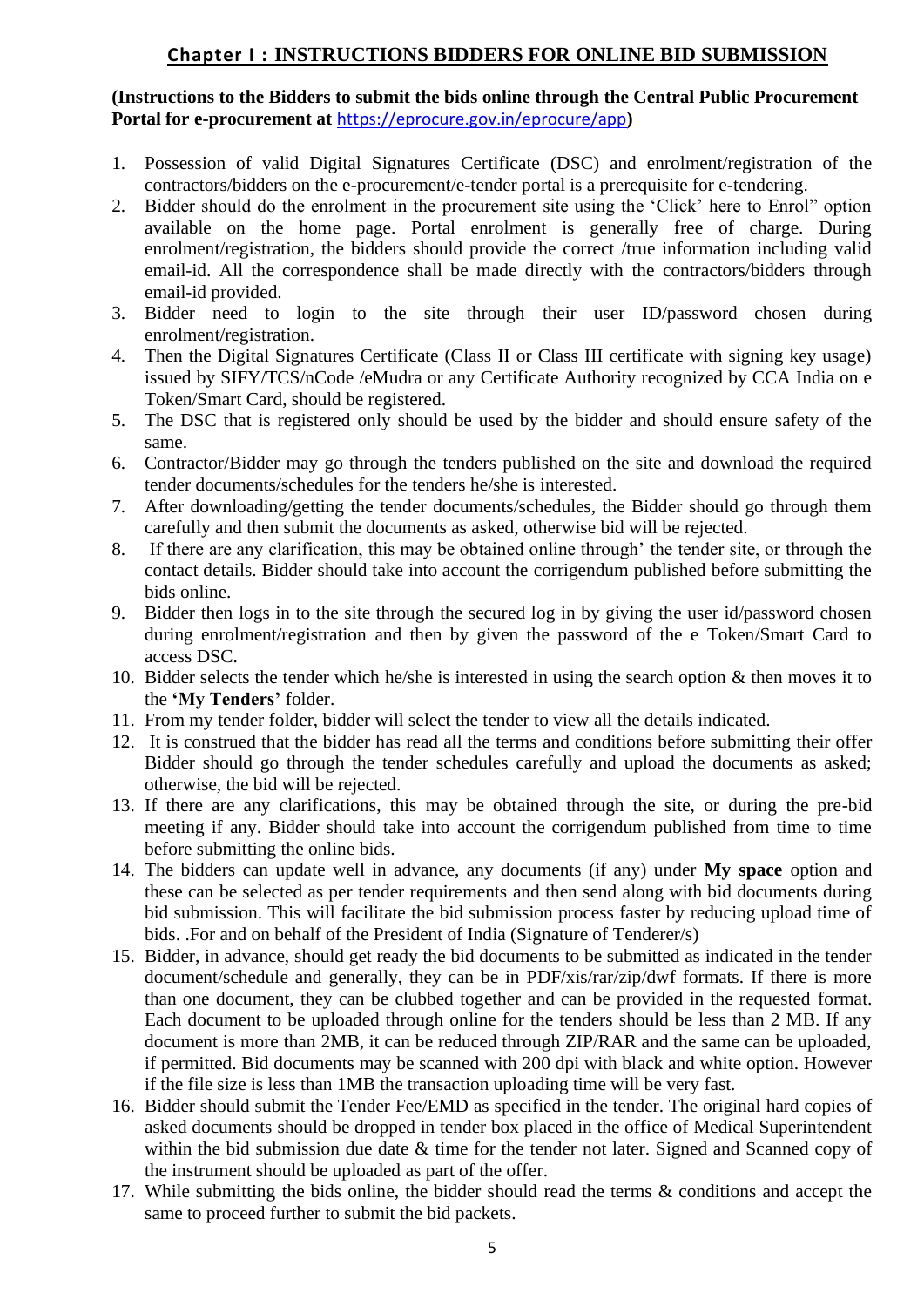- 18. The bidder has to select the payment option as offline to pay the Tender FEE/EMD as applicable and enter details of the instruments.
- 19. The details of the DD/any other accepted instrument, physically sent, should tally with the details available in the scanned copy and the data entered during bid submission time. Otherwise submitted bid will not be acceptable.
- 20. The bidder has to digitally sign and upload the required bid documents one by one as indicated. Bidders to note that the very act of using DSC for downloading the bids and uploading their offers shall be deemed to be a confirmation that they have read all sections and pages of the bid document and are clear about the requirements of the tender requirements.
- 21. The bidder has to upload the relevant files required as indicated in the cover content. In case of any irrelevant files, the bid will be rejected.
- 22. If the price bid format is provided in a separate sheet file like BoQ-xxxx.xis, the rates offered should be entered in the allotted space only and uploaded after filling the relevant columns. The Price Bid/BOQ template must not be modified/replaced by the bidder; else the bid submitted is liable to be rejected for this tender.
- 23. The bidders are requested to submit the bids through online e-tendering system to the Tender Inviting Authority (TIA) well before the bid submission end date & time (as per Server System Clock).The TIA will not be held responsible for any sort of delay or the difficulties faced during the submission of bids online by the bidders at the eleventh hour.
- 24. After the bid submission (i.e. after Clicking "Freeze Bid Submission' in the portal), the acknowledgement number, given by the system should be printed by the bidder and kept as a record of evidence for online submission of bid for the particular tender and will also act as an entry pass to participate in the bid opening date.
- 25. The time settings fixed in the server site & displayed at the top of the tender site, will be valid for all actions of requesting, bid submission, bid opening etc, in the e-tender system. The bidders should follow this time during bid submission.
- 26. Any bid document that is uploaded to the server is subjected to symmetric encryption using a system generated symmetric key. Further this key is subjected to asymmetric encryption using buyer's/bid opener's public keys. Overall, the uploaded tender documents become readable only after the tender opening by the authorized bid openers. On behalf of the President of India (Signature of Tenderer/s)
- 27. The confidentiality of the bids is maintained since the secured Socket Layer 128 bit encryption technology is used. Data storage encryption of sensitive fields is done.
- 28. The bidder should logout of the tendering system using the normal logout option available at the top right hand corner and not by selecting the (x) exit option in the browser.
- 29. For any queries regarding e-tendering process, the bidders are requested to contact or send a mail over to – **[cppp-nic@nic.in](mailto:cppp-nic@nic.in)**.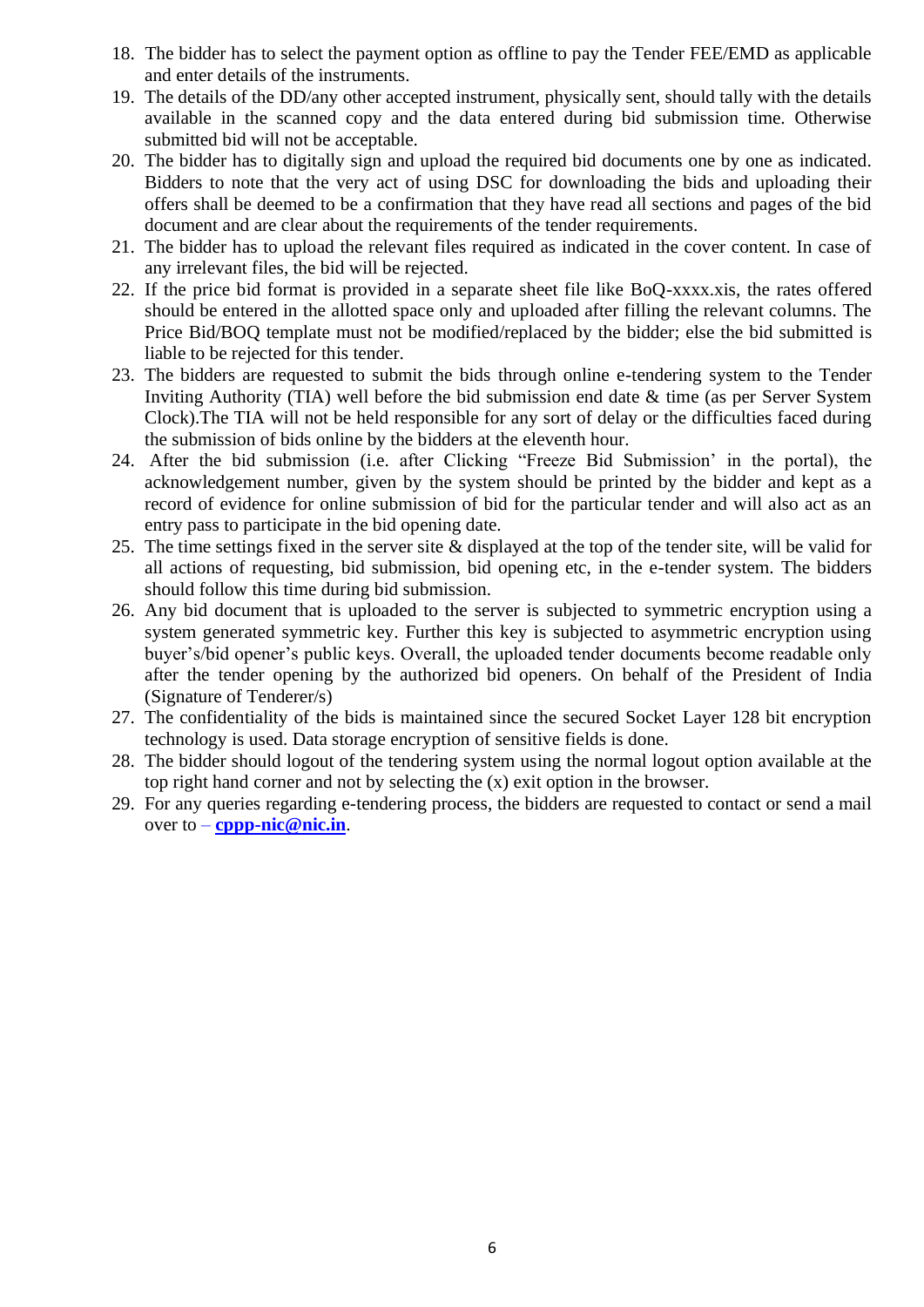# **Chapter II : Conditions of contract**

#### **GENERAL TERMS AND CONDITIONS**

- 1. The Tenders are to be submitted by the manufacturer / importer only (Contract manufacturing is also allowed with legal agreement). However, Manufacturer can authorize one of their supplier / distributors / Stockists for purpose of making supply, raising bills, collecting payments etc. only after selection in the tender. In such case the manufacturer has to accept all the responsibility and liability for any lapse on the part of the supplier / distributor / stockiest.
- 2. 3<sup>rd</sup> party manufacturer or P2P (Principal to Principal) or Loan Licensing are also allowed with legal agreement in this regard. Considering existing "Act" and "Rules" under The Drugs and Cosmetics Act 1940 and The Drugs and Cosmetics Rules 1945, for deliveries done under these, the drug supplying firm will also be responsible for quality, effectiveness and other regulatory compliance.

**Only those firms will qualify to compete, who meet the following eligibility criteria.**

## **ELIGIBILITY CRITERIA:**

- I) The manufacturing firm should have **manufacturing & marketing certificate of minimum two years** for the molecules quoted by them duly certified by Centre/ State Drug Controller. **The certificate should be valid at the time of opening the tender.**
	- II) Schedule 'M' certificate issued to the pharmaceutical firm (s), should be valid at the time of submission of tender as well as on the date of tender opening.
	- III) Valid WHO-GMP/GMP certificate clearly indicating the products (molecule/drug) issued by Centre/ State Drug Controller.
	- IV) In case of imported Drugs (i.e. Not manufactured in India), COPP ( Certificate of Pharmaceutical Products)/import license and copy of the import registration of that particular molecule quoted in the tender indicating the list of products should be submitted. (For imported items manufacturing and marketing experience should be for manufacturer and not applicable for importer in India).
	- V) Public Sector Undertakings with at least 2 year's market standing having manufacturing license issued by **Centre/ State Drug Controller.**
	- VI) In case of newly introduced drugs/molecules, the manufacturer can be eligible provided that the firm submits a certificate from the DCG(I), in this regard.
	- VII) Firms which have USFDA approval for export/selling of specified drugs in USA, may submit copies of approval documents from USFDA in support of their claim.
	- VIII) All the bidders are directed to mention the page number of the tender document where WHO-GMP/GMP as per revised Schedule- M / COPP are uploaded & page number of manufacturing license for indigenous drugs / import license for imported drugs clearly mentioned with Techno-commercial Bid Document. Merely mentioning the word **'Uploaded'** may lead to rejection of tender / bid.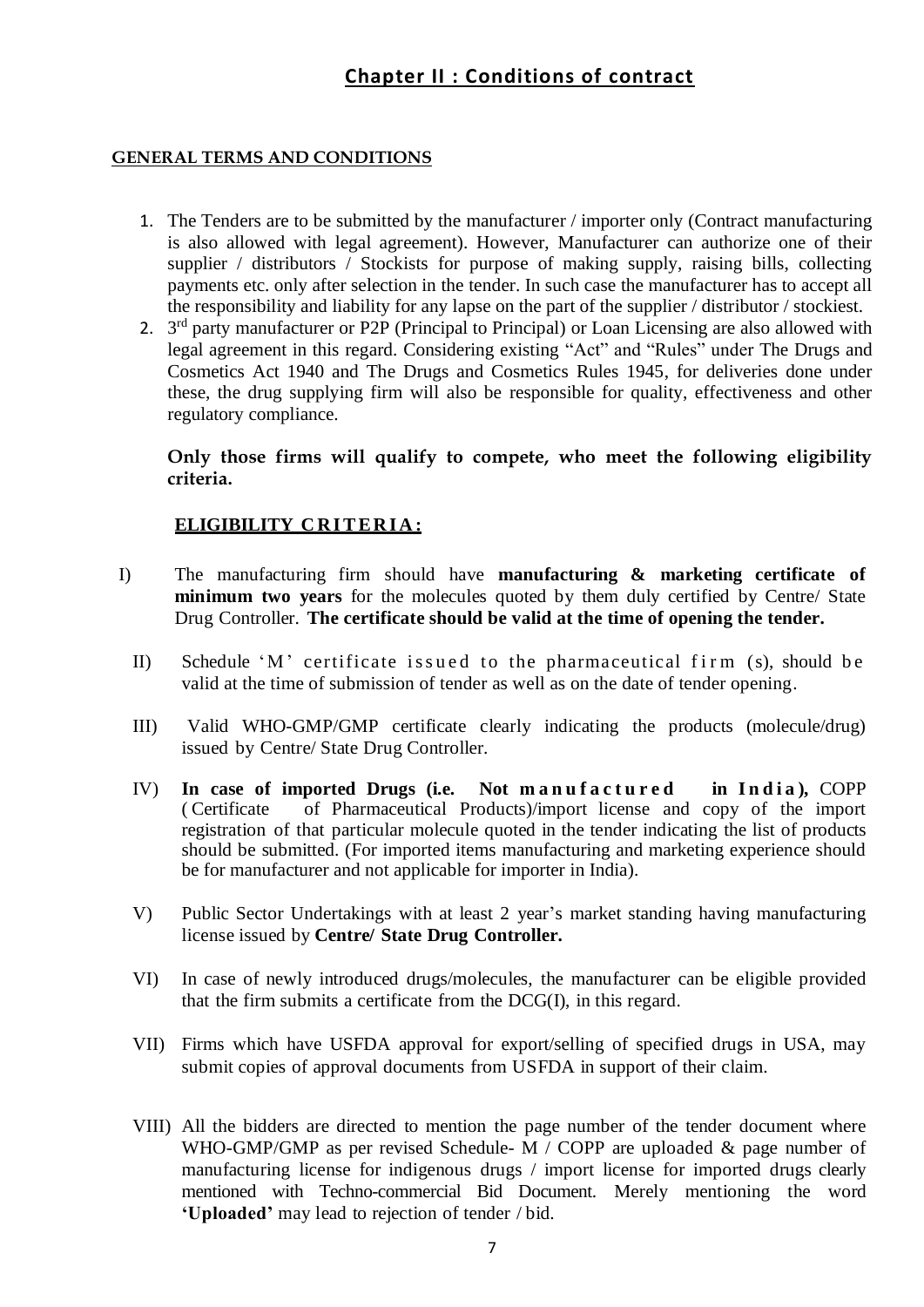- IX) Firms which manufacture specialized niche products (molecules) and have more than 10% of the market share (for that molecule) will be allowed to quote these products in the tender. Firms shall have to submit documentary evidences of **10 % of market share certified** by an independent accredited agency. For such products/items, turn over clause will not be applicable.
- X) The bidder should submit an undertaking for acceptance of Terms & Conditions **"Annexure-I"** to the effect that they have necessary infrastructure for supply the medicines and when required by the indenter.

## **a. The tender shall also be rejected if:**

- i) A firm submits Conditional tender;
- ii) More than one type of rate is quoted for one product.
- iii) Requisite documents authentic and legible scanned copies not uploaded.
- b. The bidder should quote only one rate for each item as **Basic Price per unit + GST extra (actual GST % should be mentioned), if any.** Rates quoted should be in words and in figures. No correspondence in this regard will be entertained at a later date and **Total Rate to F.O.R** quoted in the tender will be treated as final for all purposes.
- c. If you are indicating **'No Tax'** while quoting rates for any item, enclose a copy of Certificate issued from the concerned COMMERCIAL TAX DEPARTMENT in support of Tax-exemption granted for the item. The certificate should clearly show whether tax exemption is granted for that particular item or for all the items manufactured by the firm.

#### d. **PERFORMANCE SECURITY DEPOSIT**

The successful Bidder will be liable to deposit one **time 10% amount of estimated yearly bill value of their L-1 Rank. It needs to be submitted in the form of "Irrevocable Performance Guarantee DD/Bank Guarantee/ fixed deposit/Indemnity Bond" from RBI approved bank within stipulated time of 30 calendar days of bid opening before award of contract. It should be valid for minimum 2 years and 60 days from the date of award of contract. Failing to deposit Performance Security Deposit, the EMD shall be forfeited and the Bid will be considered "null and void" and L2 will be declared L1.**

- e. Supply-order will be placed from time to time during the tenure of the contract, as per actual requirement, in which the exact quantities required on each occasion together with the date of delivery shall be specified in the purchase order.
- f. Supply orders placed against the contract, on or just before last date of the tenure of contract will have to be accepted /honored by the supplier.

#### g. **No guarantee can be given as to the minimum quantity which will be demanded against this contract, but the supplier will supply such quantity as may be ordered by the Purchase Officer during the tenure of the contract.**

- h. The **Medical Superintendent**, **Safdarjung Hospital, New Delhi** or his nominee reserves the right to reject any or all tenders including the lowest quotation which is not confirming to the specification and other terms and conditions. No correspondence, in this regard, will be entertained.
- i. The Medical Superintendent, **SAFDARJUNG HOSPITAL** or his nominee reserves the right to invite at his sole discretion, separate Rate quotations/Enquiry to effect purchase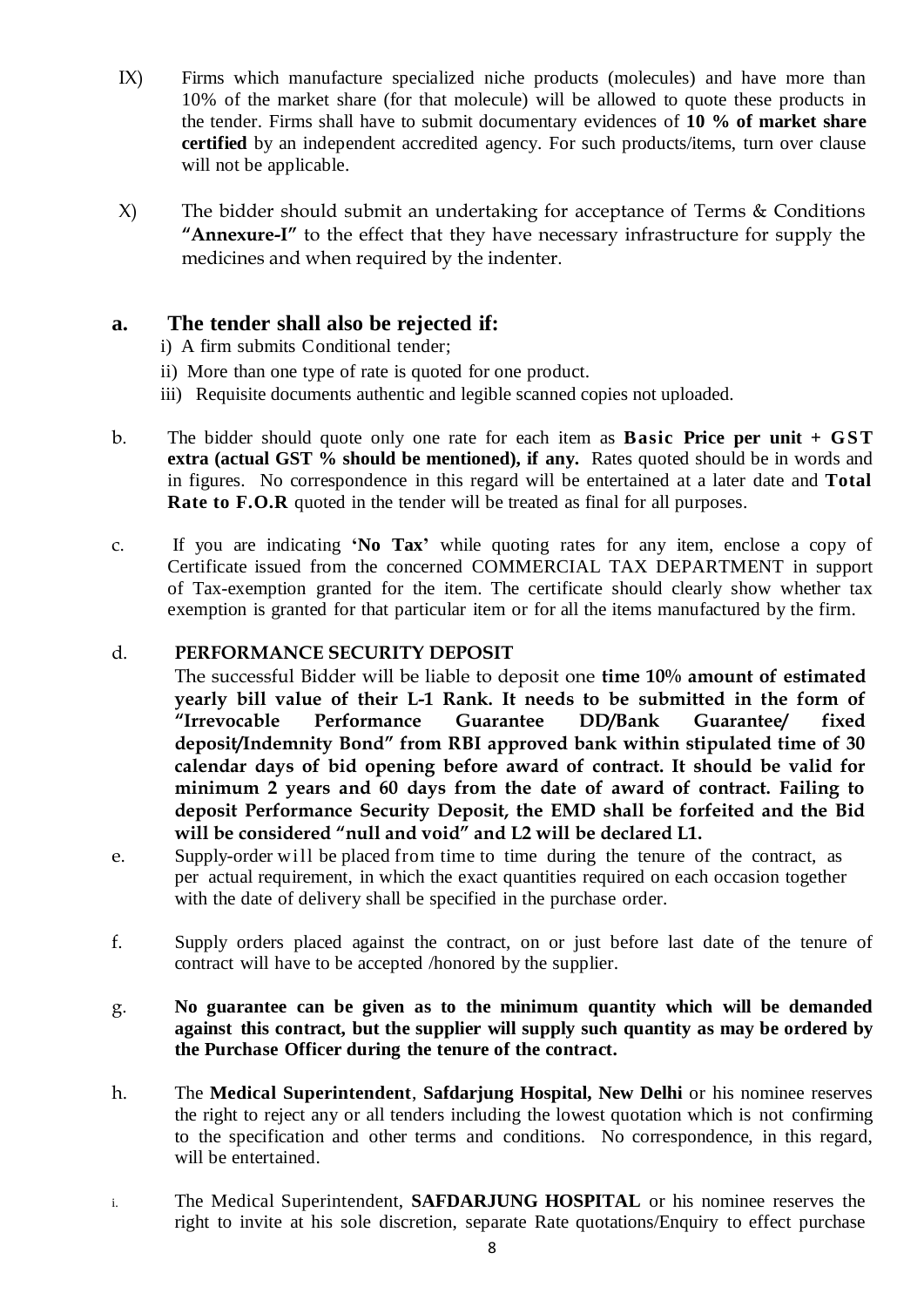outside this contract in the event of any urgent demand arising in Safdarjung Hospital, where no stock is held or otherwise.

j. Rate should be quoted strictly according to the required specifications, and in the case of formulations, detailed formula along with the connected literature, Drug licenses etc. should be furnished. The name of the manufacturer and the brand name should also be stated.

#### 3. **DELIVERY OF THE SUPPLIES/STORES: -**

I) Delivery of stores shall be **F.O.R to SAFDARJUNG HOSPITAL, New Delhi.** The SJH is not liable for payments on account of freight/taxes/expenditures, which are to be paid inclusively by the suppliers.

The delivery period **should not exceed 20 (Twenty) c a l e n d a r days** for all supplies but in emergency the **delivery period may be reduced to up to 7 (Seven) calendar days** and firm is bound to supply the items within DOD (Date of delivery) period. Such supply orders shall be stamped "Emergency" to distinguish them from routine orders. Bidders are hereby directed to quote the rates of only those drugs/Medicine/I.V. Fluids for which they can ensure supply within 20 calendar days of issue of supply-order along with Test Report on Form 39 from Govt. approved analytical testing laboratory **AND** from in house Test Lab (approved by NABL (National Accreditation Board for Testing and Calibration Laboratories) or in-house test reports from GLP Certified Drug Manufacturing Units without which the supply will not be accepted. **In case of failure to either supply the goods within DOD (Date of delivery) period or if goods are not accompanied with Lab Test report, they** may be debarred from participating in the existing orders as well as future **tenders of SAFDARJUNG HOSPITAL, New Delhi for two Years and their EMD Bid Security/Performance Security Money may be forfeited and risk purchase clause will be invoked. However, in case of imported drugs, In house Test Report of the Company will be accepted and the delivery period in this case for Imported Drugs will be 60 Days from date of Issue of Supply Order to SAFDARJUNG HOSPITAL, New Delhi.** The Medical Superintendent of this hospital shall have power to relax Test Report in form 39 (or from NABL accredited laboratory) up to an order value of **Rs.2,50,000/-**, but Tenderer shall have to provide manufacturer's Test Report (in house test report), along with undertaking and guarantee certificate at the time of supply)

- II) **Penalty:** will be deducted from the bill of erring firm **i.e. 0.5% (half percent) of the total value of the item covered in the order as penalty per week subject to a maximum of 5% (Five percent)** unless extension is obtained in writing from the office on valid ground before expiry of delivery period. If supply of delivery is delayed more than 10 days from DOD. The supply order will be treated automatically as cancelled. **The item would be arranged either through local purchase or from open market or from L2 bidder under Risk Purchase without any information. The difference amount shall be recovered from the pending dues or EMD Bid Security/Performance Security Money of the firm.**
- III) **Firm may be rejected for bidding the item/items owing to past performance (i.e. no drug supply or late drug supply).**
- IV) The approved rate contract holders should supply all their ordered items within Date of Delivery period as per Supply order Terms and Conditions these terms should be strictly adhered to. **In case they fail to supply the item within DOD period, N O reminder** shall be sent and in case of NO response from firm or NO delivery **in next 10 calendar days, penalty will be imposed as per TnC.** The item would be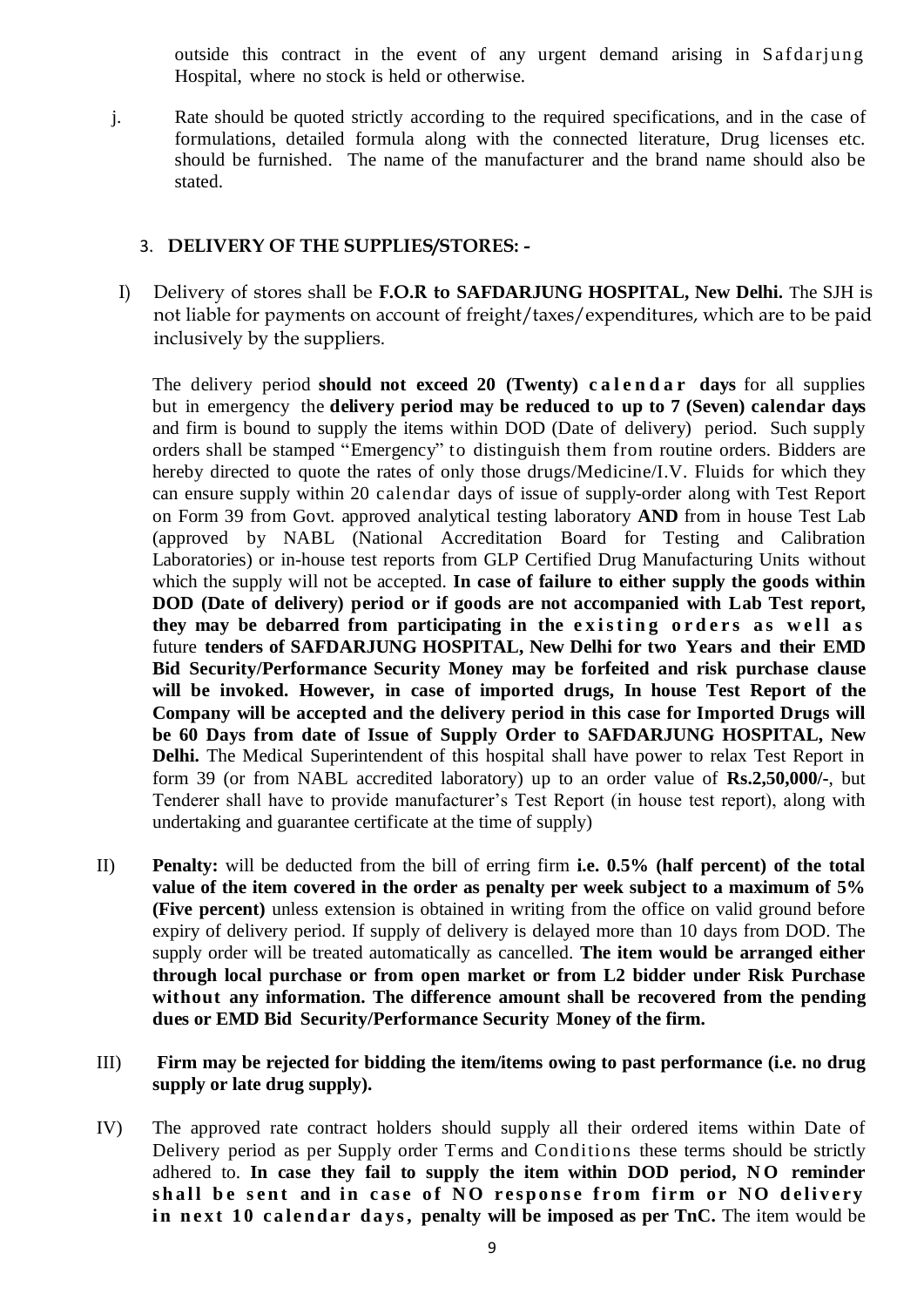arranged either through local purchase or from open market under Risk Purchase without any information in this regard. The difference amount shall be recovered from the pending dues or EMD Bid Security/Performance Security Money of the firm.

- V) The firms should give an undertaking to the effect that they will be **legally bound** to supply the medicines/drugs/I.V. fluids, for which they have quoted the rates in the tender during the validity of the contract. In case, they fail to execute any supply-order placed to them **within 20 days in routine & within 7 days in emergency** from the date of placement of purchase order, they will be liable for action against them.
- VI) Before making the supply, approved rate contract holder should ensure that all labels of cartons, ampoules, vials, bottles, Can jars, tubes etc. should be embossed, imprinted, stamped with letters, other requirements like **"HOSPITAL SUPPLY NOT FOR SALE"** stamp with permanent ink on each item/strip up to primary level. The supply Challan should be accompanied by test report from NABL accredited **lab.** While delivering the supplies, the firm will ensure that quantities are as per challan, quality of material is as per Rate contract specifications etc.

#### VII) **Supply timings to Supply Drugs Items to Medical (I.V.Fluid) Store of Safdarjung Hospital :**

#### **Supplier Agency expected to give prior intimation to The Hospital Medical (I.V.Fluid) Store (Officer Incharge) Preferred Timing for supplies:**

Timing: 09.30 PM to 03.00 PM (on each working day from Monday to Friday)  $\&$ Timing: 10.00 AM to 12.30 pm (on Saturday).

For Urgent/Emergency items, the timing shall be decided by mutual understanding basis.

a. **MARKING:** Each packing shall be marked with nomenclature of the drug and shall be labeled in accordance with the requirement of the Drugs and Cosmetics Act, 1940 and the rules made there under.

#### b. **PACKING :**

- 1) Tendering firms must quote for the packing specified against each item in the schedule annexed to the rate-enquiry, as any other packing may not be accepted.
- 2) Where no pack is specified, bidders may quote for standard pack which is available in the market.
- 3) Loose supplies / damaged packing / tampered or damaged labeled supplies shall not be accepted under any circumstances.
- 4) Rates should be quoted for strip packing only except where mentioned.
- 5) Supplies to be made in the box of Standard packing. However tablets/capsules in loose pack (tin/bottle) shall not be accepted.
- 6) Liquid orals to be supplied only in glass / plastic bottles.
- 7) It should be ensured that only first use packaging material of uniform size including bottles and vials, is used for making supplies on the basis of rate-contract.
- 8) All primary packing containers should be strictly conforming to the specification included in the relevant pharmacopoeia.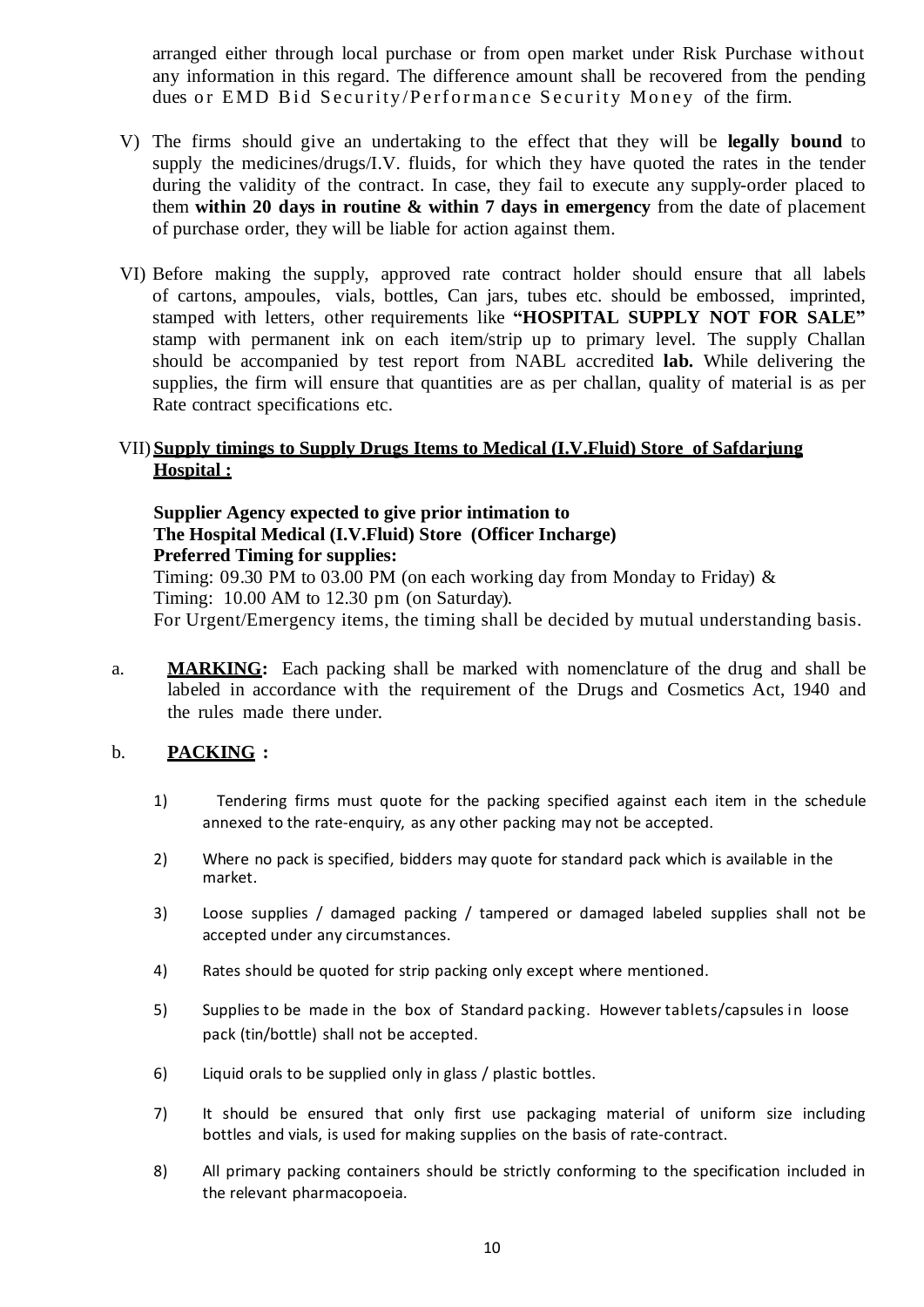- 9) Packing should be able to prevent damage or deterioration during transit.
- 10) All containers i.e. bottles, cartons, tubes etc. are required to be secure with pilferage-proof seals to ensure genuineness of the products packed and the correctness of the contents.

#### c. **LIFE PERIOD:**

- (i) Short- life items should not have passed 1/5**th** life at the time of supply.
- (ii) The firms should confirm that the supplied medicines/drugs/I.V. Fluids are properly packed, having the minimum 80% Shelf life on the date of supply. If the medicine Item's life is nearer to its 20% Shelf life, the Supplier Agency is **bound to take it back and replace with new one** having minimum 80% shelf life without any additional cost to SJH as and when intimated in writing, if not replaced authority may deduct the cost of expired drugs from the pending bills/EMD/Performance security.
- (iii) In respect of items not covered by clause (i)  $\&$  (ii) above, items should not be older than one year from the date of manufacturing at the time of supply.
- d. If any store/stores supplied against the contract are found to be not of standard quality as per specifications on analysis and/or on inspection by competent authority, the Hospital will destroy the entire consignment against the particular invoice, irrespective of fact that part of the supplied stores may have been consumed. The H ospital shall not be liable to make any payments in lieu of inferior items.
- e. **If the firm fails to make fresh supplies in lieu of substandard quality of drug, it is liable to be debarred for two years in respect of all the items in the rate-contract of this Institute and EMD/Performance security shall be forfeited.**
- f. In any case of drug reaction, the case would be referred to **Adverse Drug Reaction Committee** for further action.
- g. The purchaser will not pay separately for transit insurance and the contractor will be responsible for delivery of items covered by the supply-order in good condition at the specified destination and for this purpose, freight, insurance, etc., if any will have to be borne by the supplier.
- h. The supplier shall arrange to effect free replacement of any quantity which may deteriorate in potency, strength etc. before the date of expiry marked on the labels.
- i. No document regarding import license for raw material etc. can be given by SJH.
- j. In case of controlled drugs by the Government, the quotation must be sent subject to the controll ed rates and other conditions and supplier will be paid at the controlled price or rates offered by the supplier whichever is less. Controlled drugs must be clearly mentioned as such in the bidder's Technical Bid Item List.
- k. Withdrawals of tenders along with the earnest money will be allowed before the date of opening of tenders.

#### l. **After opening of tenders:**

a) No change/alteration on plea of clerical or typographical error in rates or other terms in the tender will be permitted under any circumstances.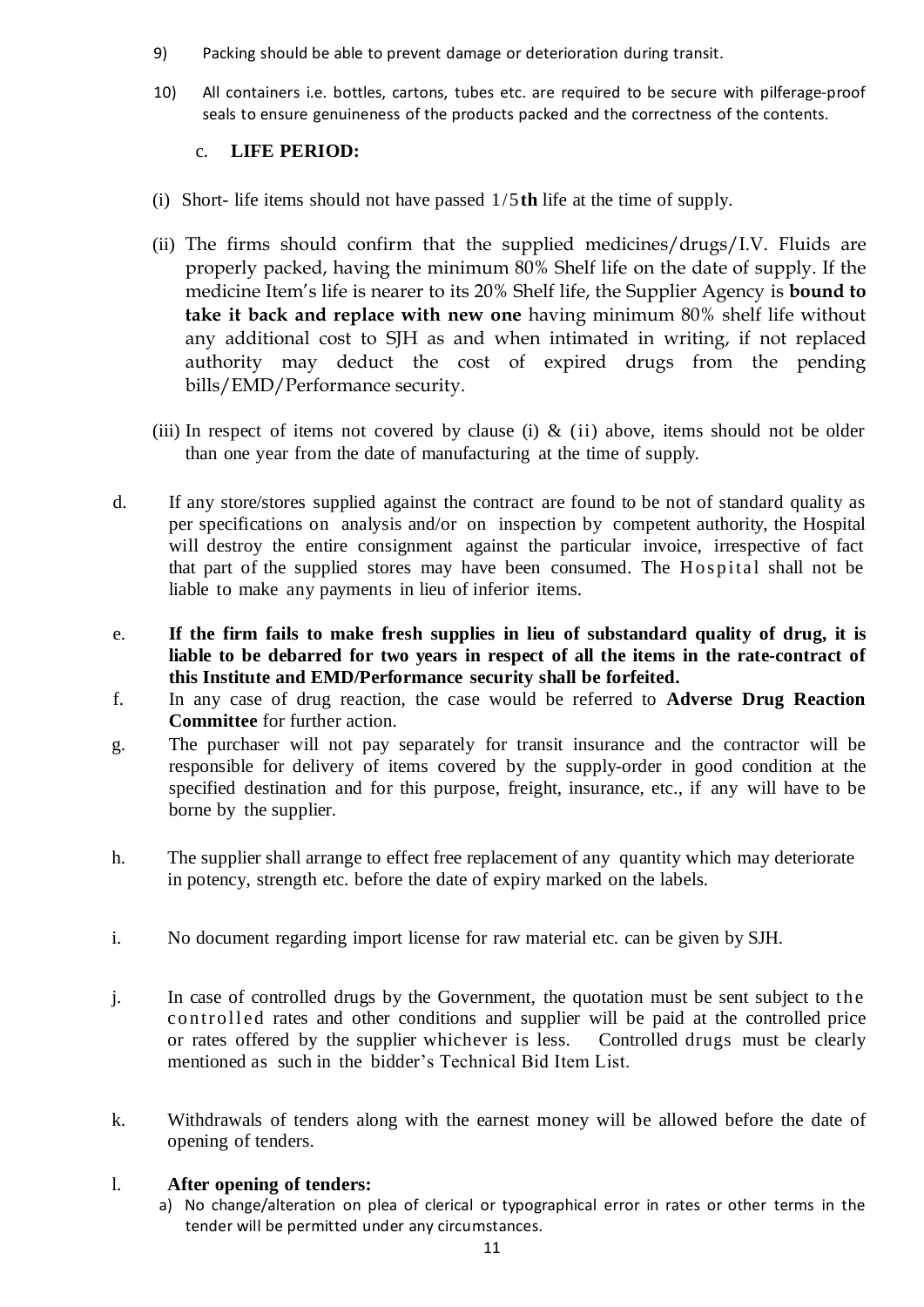- b) Withdrawal of the complete tender can be allowed but in such cases, the earnest money deposit shall be forfeited in full.
- c) Partial withdrawal (in respect of one or more items quoted) will not be allowed under any circumstances.
- m. **RATE-REVISION:** Successful bidders shall not be entitled to any rate-revision of price for any reason except Govt. levies which become applicable after finalization of rate contract along with adequate documentary proof thereof.
- n. **INSPECTION OF MANAUFACTURING COMPANY/FIRM PREMISES:** The **Medical Superintendent** or his nominee reserves the right for inspection of the pharmaceutical firms participating in the tenders, by officers appointed by the **Medical Superintendent**. They can carry out inspection for assessing the capacity/capability/eligibility of the firm to make supplies on the basis of rate-contract and to ensure that good manufacturing practices/proper storage practices are being followed by the manufacturer/distributor. The decision of the **Medical Superintendent** shall be final in this regard.

#### o. **INSPECTION OF SUPPLIES:-**

Inspection will be done by the duly constituted committee by the Medical Superintendent in Safdarjung Hospital premises.

#### **p. PHARMACOPOEIAL SPECIFICATION:**

Pharmacopoeia' specifications i.e. IP/BP/USP should be clearly mentioned against each drug/constituent of the drug quoted as per the provisions of Drug and Cosmetics Act, 1945.

q. Information should be uploaded with this e-tender. Furnishing of false information will make the bidder ineligible and the firm will stand blacklisted.

#### r. **DISPUTES AND ARBITRATION:**

All disputes or differences arising during the execution of the contract shall be resolved by the mutual discussion failing which the matter will be referred to an Arbitrator who will be appointed by the **Medical Superintendent** for Arbitration for settlement of disputes in accordance with Arbitration & Conciliation Act 1996 or its subsequent amendment, whose decision shall be binding on the contracting parties.

#### s. **LAW GOVERNING THE CONTRACT: -**

The laws of the Government of India shall govern this contract. The Delhi High Court of New Delhi shall alone have jurisdiction to decide any dispute arising out of or in respect of the contract.

t. Any failing or omission to carry out the provision of the contract by the supplier shall not give rise to any claim by any party, one against the either, if such failure of omission or arises from an act of God, which shall include all acts of natural calamities such as fire, flood, earthquake hurricane or any pestilence or from civil strikes, compliance with any stature and/or regulation of the Government, lookouts and strikes, riots, embargoes or from any political or other reasons beyond the suppliers control including war (whether declared or not) civil war or state or insurrection, provided that notice or the occurrence of any event by either party to the other shall be given within two weeks from the date of occurrence of such an event which could be attributed to 'force majeure' conditions.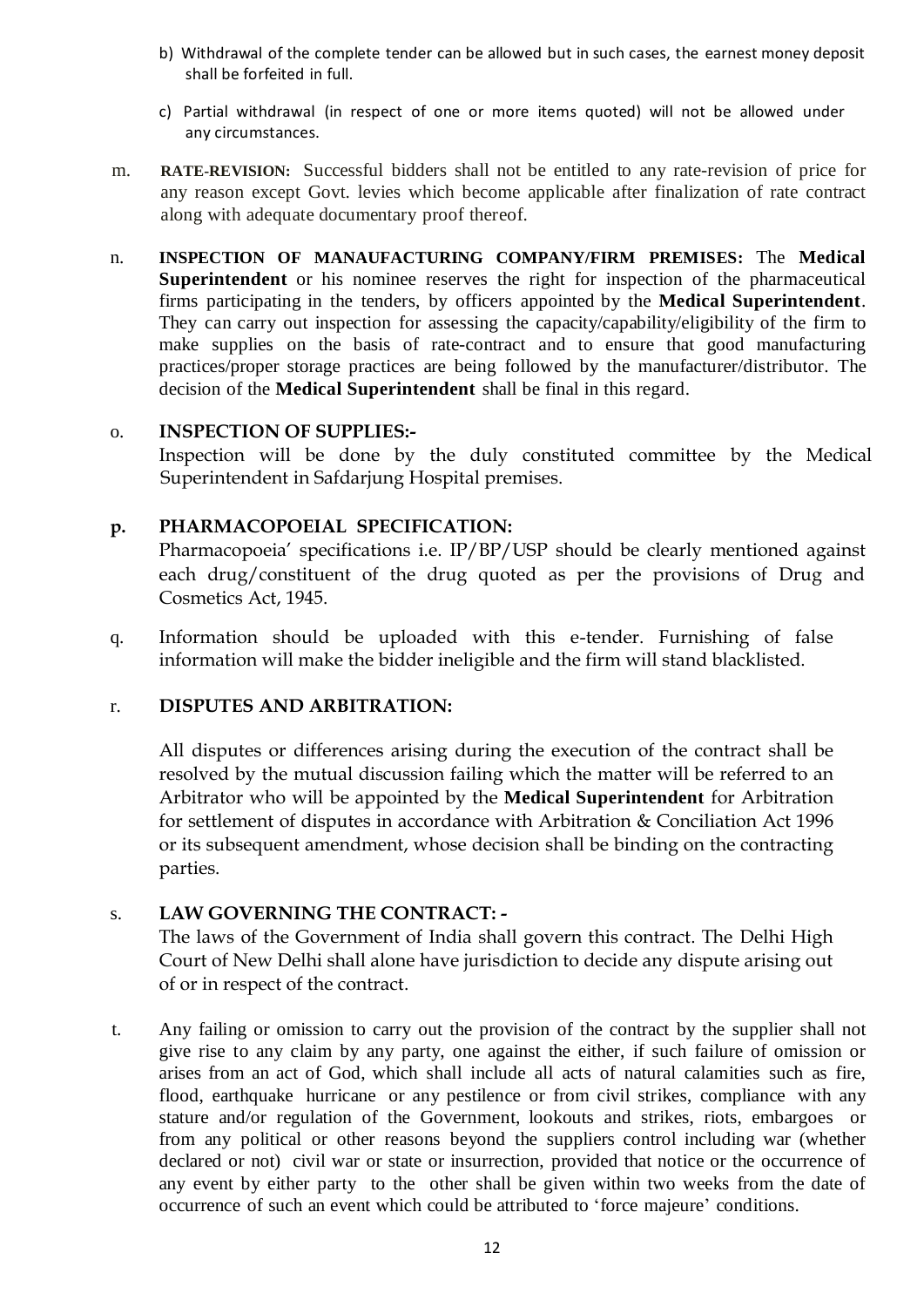- u. The manufacturer shall furnish a non-blacklisting/non-debarring certificate that the firm has not been blacklisted by any government/ Private institution. **The manufacturer has to give an affidavit on non-judicial stamp paper of Rs.100/- duly attested by notary that there is no vigilance/CBI/FEMA case pending against the manufacturer at the time of submitting the tender.**
- v. Conditions of advance payments shall not be accepted.
- w. The Tenderer shall furnish following certificates invariably along with technocommercial bid, as applicable and **fill all columns along with exact page number for products quoted column , valid Drug License column , WHO/GMP certificate column, Experience MMC otherwise quotation shall be summarily rejected:** 
	- a. A declaration by the proprietor of the firm, in case, the firm is proprietorship firms on nonjudicial stamp paper of worth Rs. 100/- duly attested.
	- b. An attested copy of partnership deed duly registered by the Registrar of Firms, in case, of partnership firm.
	- c. An attested copy of article of memorandum with constitution of firm and guidelines, in case, of private limited firm with name, photo& signatures of all Directors.

#### x. **PAYMENTS: -**

Payments will be made only after the acceptance of the supplies as per terms and conditions and specification against the supply order in the designated place of Hospital or Hospital Medical (I.V.Fluid) Store duly approved on satisfactory inspection, acceptance in the concerned department/Inspection Committee nominated by Medical Superintendent in good condition against the pre-receipted bills in triplicate along with delivery challans, Consignee Receipt Certificate, Final Acceptance Certificate and Confirming the submission of Performance Security Guarantee.

#### y. **OTHERS:-**

Technical Evaluation Committee/Procurement Committee and other committees as constituted by the **Medical Superintendent** will decide regarding approval of Rates, Quantities required to be procured (i.e. increase/decrease) as per requirement of **Safdarjung Hospital** basis and conduct the necessary Inspection during receipt of supply. Decision of the **Medical Superintendent** will be final and binding to all parties.

No bidder/or his representative shall bring or attempt to bring any political or other outside influence to bear upon any superior authority or hospital functionaries to further this business interest. In doing so, tender of the concerned bidder will be rejected without assigning any reason.

#### **Exclusive right: Medical Superintendent, Safdarjung Hospital, New Delhi.**

The Medical Superintendent, Safdarjung Hospital, New Delhi has the full and exclusive right to accept or reject, increase or decrease order quantity, any or all the tenders without assigning any reasons and also to cancel the supply at any time without assigning any reason.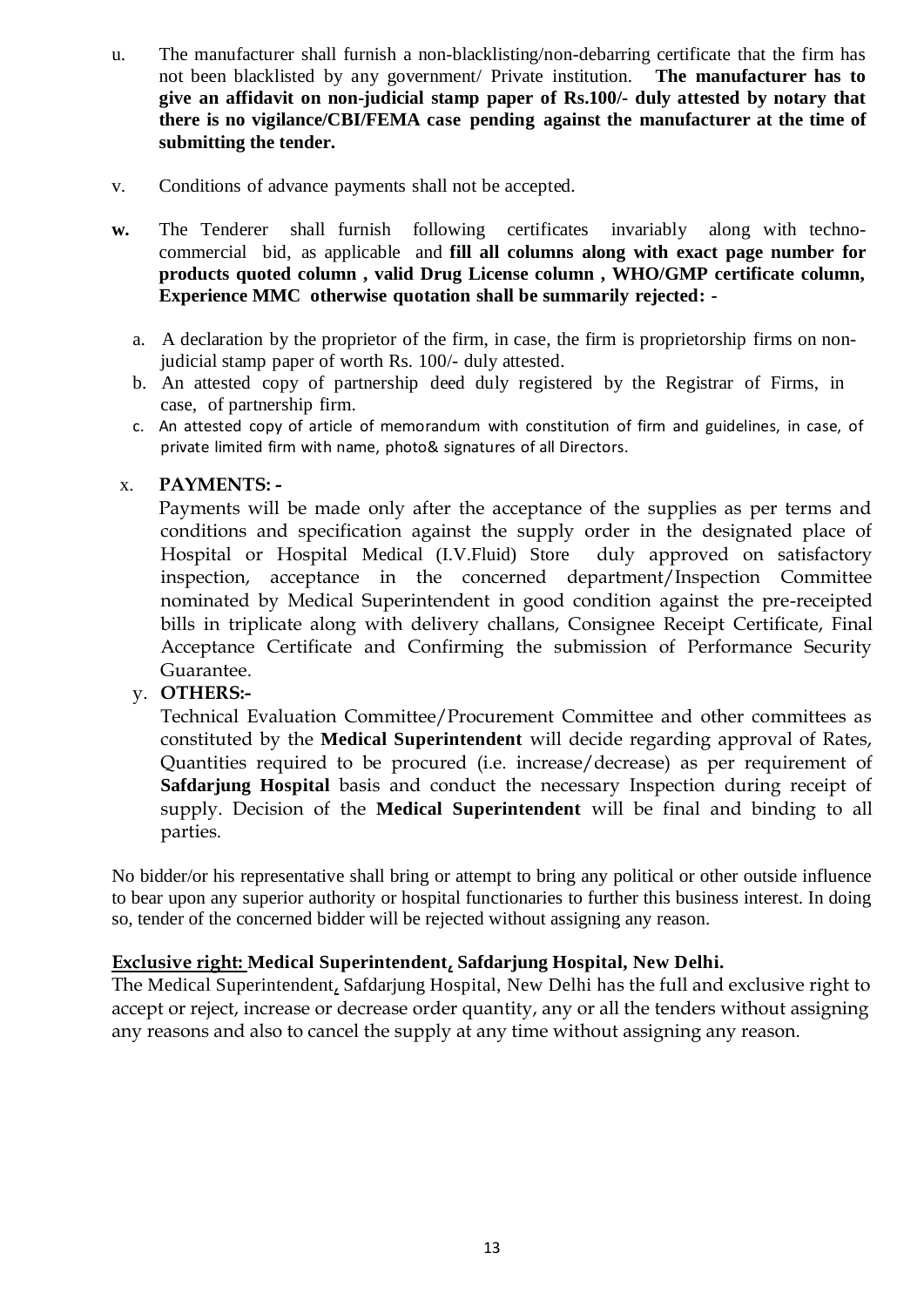#### **TERMS & CONDITIONS OF SUPPLY ORDER'S**

# **Rate Contract for Supply of Hospital Drugs (I.V.Fluid) Items to the Medical (I.V. Fluid) Store, VMMC & Safdarjung Hospital, New Delhi.**

- 1. The store should be supplied strictly in accordance with the supply order and with the approved specification/ samples.
- 2. The supply should be made between 9.30 am to 3.00 pm on any of the working day and 10.00 am to 12.30pm on Saturday. Part supply will be entertained only in exceptional cases with prior approval of competent authority. However in case due to any reason part supply has been made the payment will be made only after the completion of supply.
- 3. Supplier must ensure that every challan is to be submitted in the concerned store along with the supplies. The number and date of delivery challan must be indicated on the bill.
- 4. Triplicate bills duly, pre receipted on appropriate revenue stamp affixed be submitted in the name of the Medical Superintendent in respective stores.
- 5. The bill should be in printed form having printed bill number, GST Number as well as D.L. No. (Where applicable).
- 6. For Indian make Drugs items supply time will be 20 days and for imported Drugs items 60 days.
- 7. The Medical Superintendent, VMMC & Safdarjung Hospital, New Delhi reserves the right to extend the delivery period subject to imposition of a penalty of 0.50% per week for delayed supply subject to maximum of 5% of the value of the order.
- 8. All rejected stores shall be at the risk of the supplier and must be removed immediately within 15 Days time on receiving written intimation from **VMMC & Safdarjung Hospital, New Delhi.**
- 9. *In case it is a computer-generated bill, it must have the seal of the firm affixed on it.*

**(Medical Superintendent) Safdarjung Hospital, New Delhi.**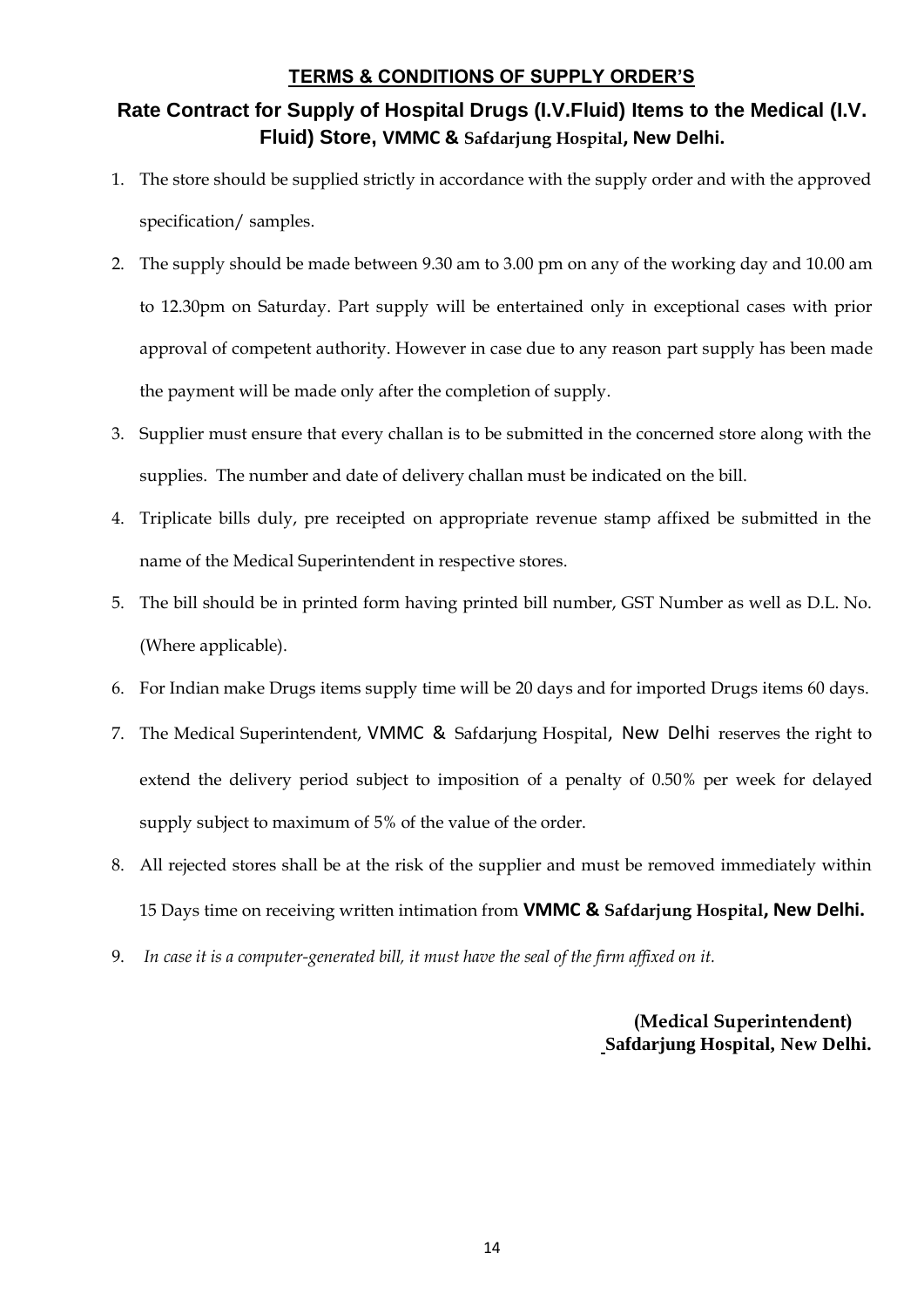## **Chapter III : Schedule of Requirements**

**The prospective Tenderers are advised to read carefully following special terms and conditions required for mandatory compliance as per VMMC & SJH requirement before participation:-**

- 1. The Quantities intimated in this Schedule of Requirement are an approximation of the Estimated Quantities needed in the first year smooth functioning of the **VMMC & SJH, New Delhi.**
- 2. The Estimated Quantities will vary, either increase or decrease and the decision of the Medical Superintendent **VMMC & SJH**, which shall be final and binding to all parties.
- 3. Each supply / new lot number will be tested for compliance with quality parameters on each occasion during the concurrency of Rate Contract. Only on Qualifying the desired Quality Parameters examined and approved by the Technical Expert Committee, Nominated by Medical Superintendent, the supply will be accepted at **VMMC & SJH, New Delhi.**
- 4. Under rare circumstances some of these items may not be asked for / ordered for less than the annual demand due to unforeseen conditions / change in technology / change in work protocols and the decision of /Medical Superintendent in this regard shall be final and binding to all the parties.

# **TECHNO-COMMERCIAL BID**

- I) Signed and Scanned copies of List of items without indicating prices (i.e. un-priced list of participated items) interested by the Bidder for quote as per the Schedule of Requirement given in "**Chapter IV"**.
- II) Signed of Technical Literature/Catalogues for each item quoted duly mentioned of the Item code number as per e-tender item list should be submitted in Tender Box.(may be submitted the detail on letter head also)
- III) Signed and scanned copy of Declaration in case of manufacturer of current contract/Authorization – between manufacturer and distributor /bidder as the case may be.
- IV) Signed and Scanned copy of Declaration / authorization from the manufacturer should be submitted for every quoted item. However, if the bidder is quoting more than one item of the same make, single authorization mentioning the name of items from the manufacturer is sufficient.
- V) Signed and Scanned Copy of Valid drug License/other applicable Statutory License for Medical Consumable, wherever applicable must upload.
- VI) Signed and Scanned copy in case of imported items, Bidder should submit copy of agency agreement elaborating on the responsibility of foreign supplies / principal and service to the Bidder by the Indian Agent giving details of services available in India.
- VII) Signed and scanned photocopy of proof of last one quarter GST return filed by the participating company as applicable for current financial year.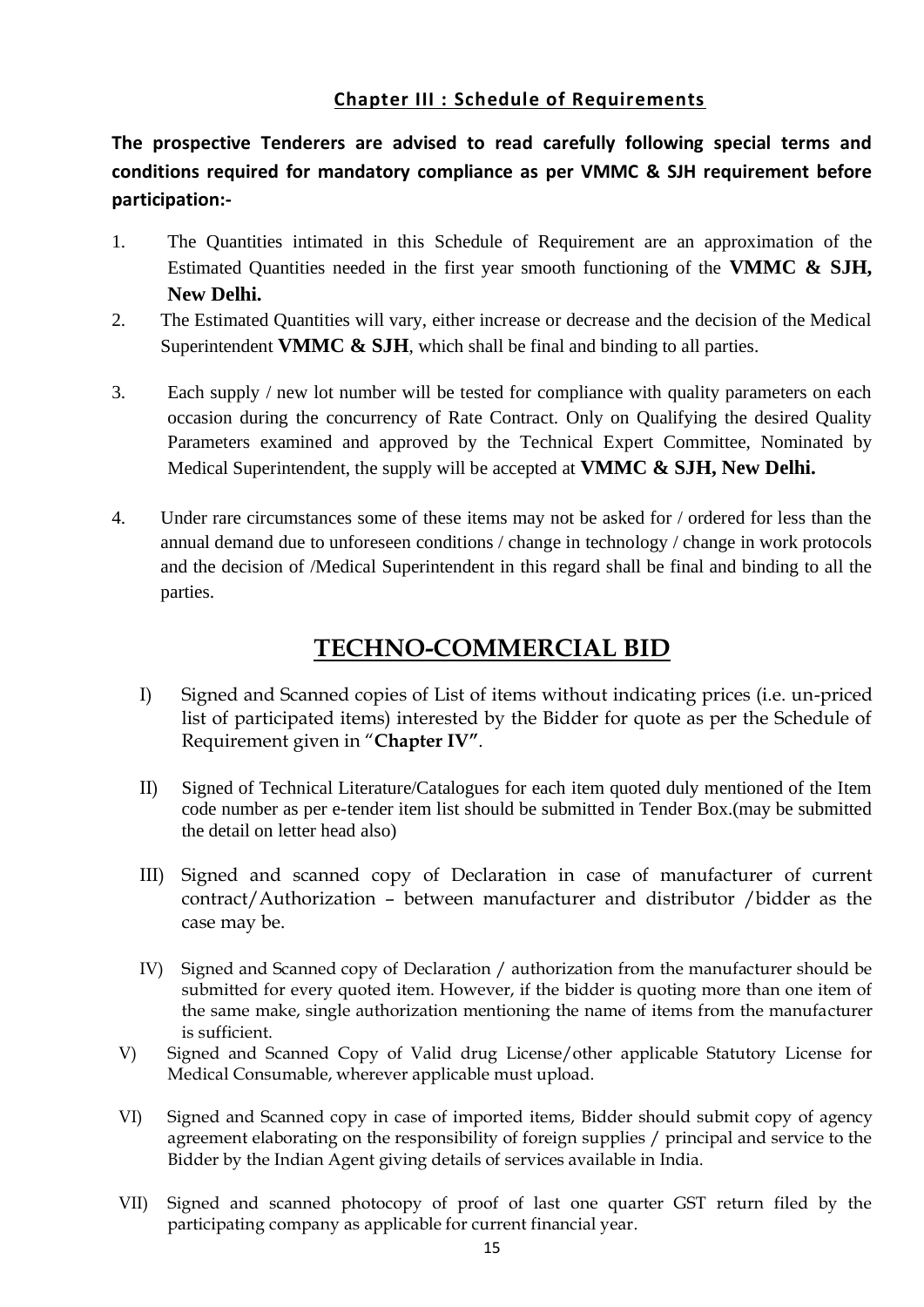VIII) Signed and Scanned Copy of TIN/GST Certificate showing as per prevailing rule clearly TIN/GST Number of the participating firm.

IX) Signed and scanned copy of PAN Card of the firm/company / proprietor issued by Income Tax Department. **The Manufacturing Company** should have to submit the documents of Income Tax Return Copies and Annual Turnover of the manufacturing/Selling of Pharmaceutical products during last Financial Year duly audited by a **Chartered Accountant**. The firm/company will upload documentary proof to support this claim. In case, any Firm/Company submits any forged document in support of the tender requirement and if proved at any stage, the firm would be debarred for minimum 02 years and EMD/Performance Security submitted by the Firm/Company shall be forfeited. In this regard no further correspondence whatsoever shall be entertained by VMMC & **SAFDARJUNG HOSPITAL**. Signed and attested legible scanned copies of average Turnover for last Financial Year of the participating firm must be uploaded in E-Tendering solution as follows: -

| S.No. | Name of the Group | <b>Annual Turnover</b> |
|-------|-------------------|------------------------|
|       | I.V. Fluids Group | Rs. 10 Crore           |

(XI). Signed & scanned copy of the authorization Letter from Proprietor / Owner to sign the documents in case the owner/proprietor is not signing the tender document. In case of Partnership Company, the copy of authorization Letter to sign the tender document by Lead partner should be submitted by the other partner / partners. Copy of partnership deed should also be uploaded in support for necessary verification on e-Tendering solution.

 (XII). The manufacturing firm should have **manufacturing & marketing certificate of minimum two years** for the molecules quoted by them duly certified by Centre/ State Drug Controller. **The certificate should be valid at the time of opening the tender.**

(XIII). Signed & scanned copy of valid WHO-GMP/GMP certificate (product-wise) as per revised schedule 'M'/COPP/ import license for imported drugs and Attested Photocopy of Drug manufacturing l i c e n s e /import license (along with list of products).

(XIV). Signed & scanned copy of newly introduced drugs/molecules by sole manufacturer of the product (proprietary drugs), the original manufacturer can be eligible provided the firm submits a certificate of manufacturing & marketing from the Centre Drug Controller / DCGI in support of its claim.

(XV) Signed & scanned copy of Non-conviction certificate by the Drug Controller of Center/State.

(XVI) **PERFORMANCE CERTIFICATE:** Manufacturing firms should submit a Notarized Self-Declared Affidavit stating that "They are participating in Drug or Drugs tenders for minimum two years in other similar at least two Government Hospitals/Institution/Public Sector of more than 500 beds capacity" details of such participation may be sought.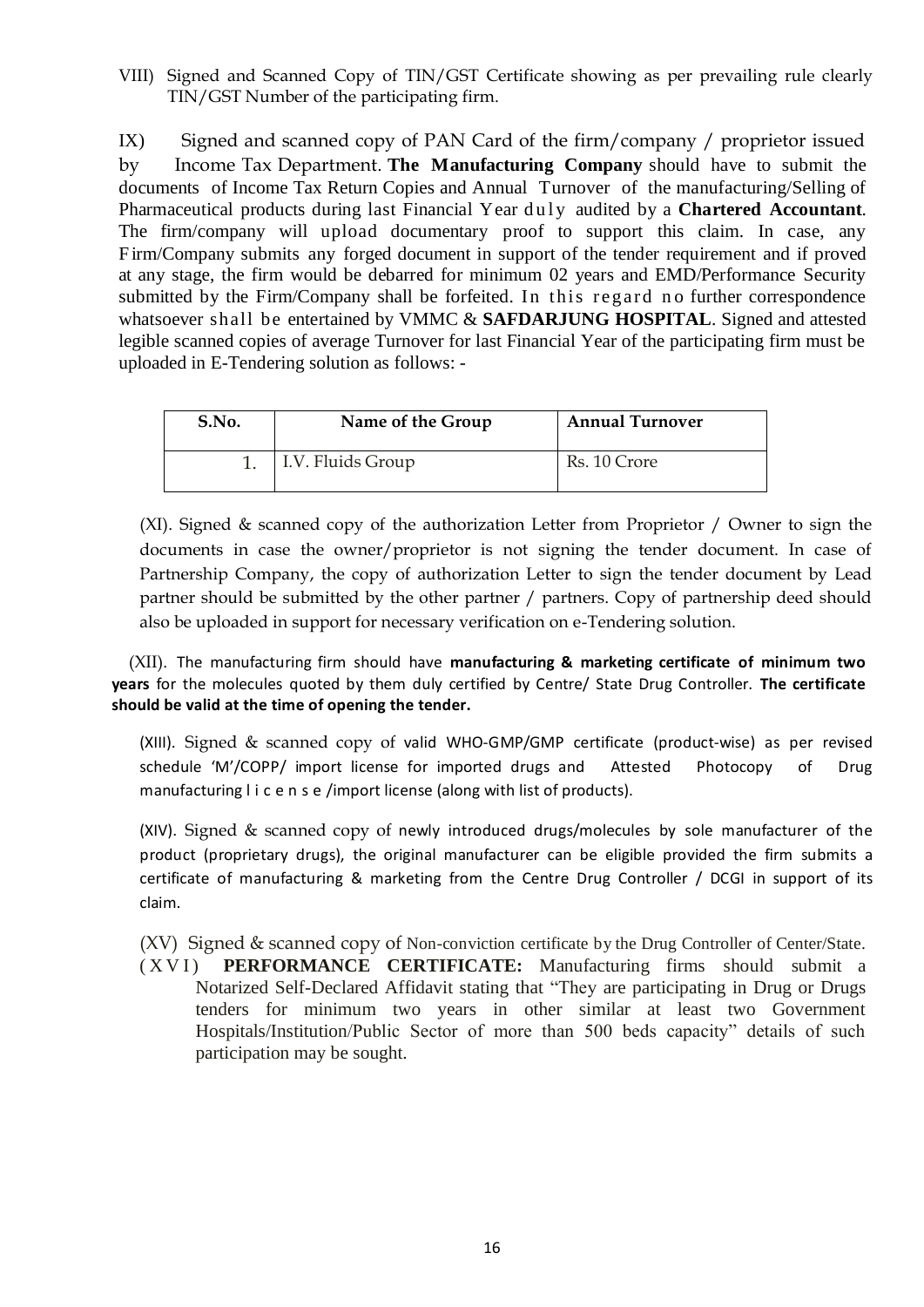#### **C h a p t e r I V : -**

|                    | Name of the Hospital Drug | Specific                  | <b>Offered</b>      | Quoted            | Valid                           | WHO/                                      | 2years                  | Recomm                              |
|--------------------|---------------------------|---------------------------|---------------------|-------------------|---------------------------------|-------------------------------------------|-------------------------|-------------------------------------|
| $S_{\cdot}$<br>No. | item                      | ation/<br><b>Strength</b> | Pack<br><b>Size</b> | product<br>YES/NO | DL<br>Exact<br>Page<br>$No.$ in | GMP<br>Certificat<br>e                    | Experien<br>ce<br>Exact | endatio<br>n<br>By JPC<br>(official |
|                    |                           |                           |                     |                   | technica                        | Exact                                     | Page No.                | use)                                |
|                    |                           |                           |                     |                   | l Bid                           | Page No.<br>in<br>technical<br><b>Bid</b> | in<br>technica<br>l Bid | in<br>technica<br>l Bid             |
| 1.                 |                           |                           |                     |                   |                                 |                                           |                         |                                     |
| 2.                 |                           |                           |                     |                   |                                 |                                           |                         |                                     |
| 3.                 |                           |                           |                     |                   |                                 |                                           |                         |                                     |
| 4.                 |                           |                           |                     |                   |                                 |                                           |                         |                                     |
| 5.                 |                           |                           |                     |                   |                                 |                                           |                         |                                     |

#### **TECHNICAL BID (LIST of the item GroupWise)-**

(Rows as per participation of Number of Items to be inserted by the Tenderer and the duly signed scanned copy of this document should uploaded with Techno-commercial Bid Documents in the e-Tendering Solution of **VMMC & Safdarjung Hospital, New Delhi**)

#### **Note:- Tender may be rejected if the list (Above) is incomplete.**

Signature, Name of Authorized Person of the Bidder with seal

Date:……………………….. Place:…………………………

Contact Cell No. : ………………………………………… Email ID : ………………………………………………….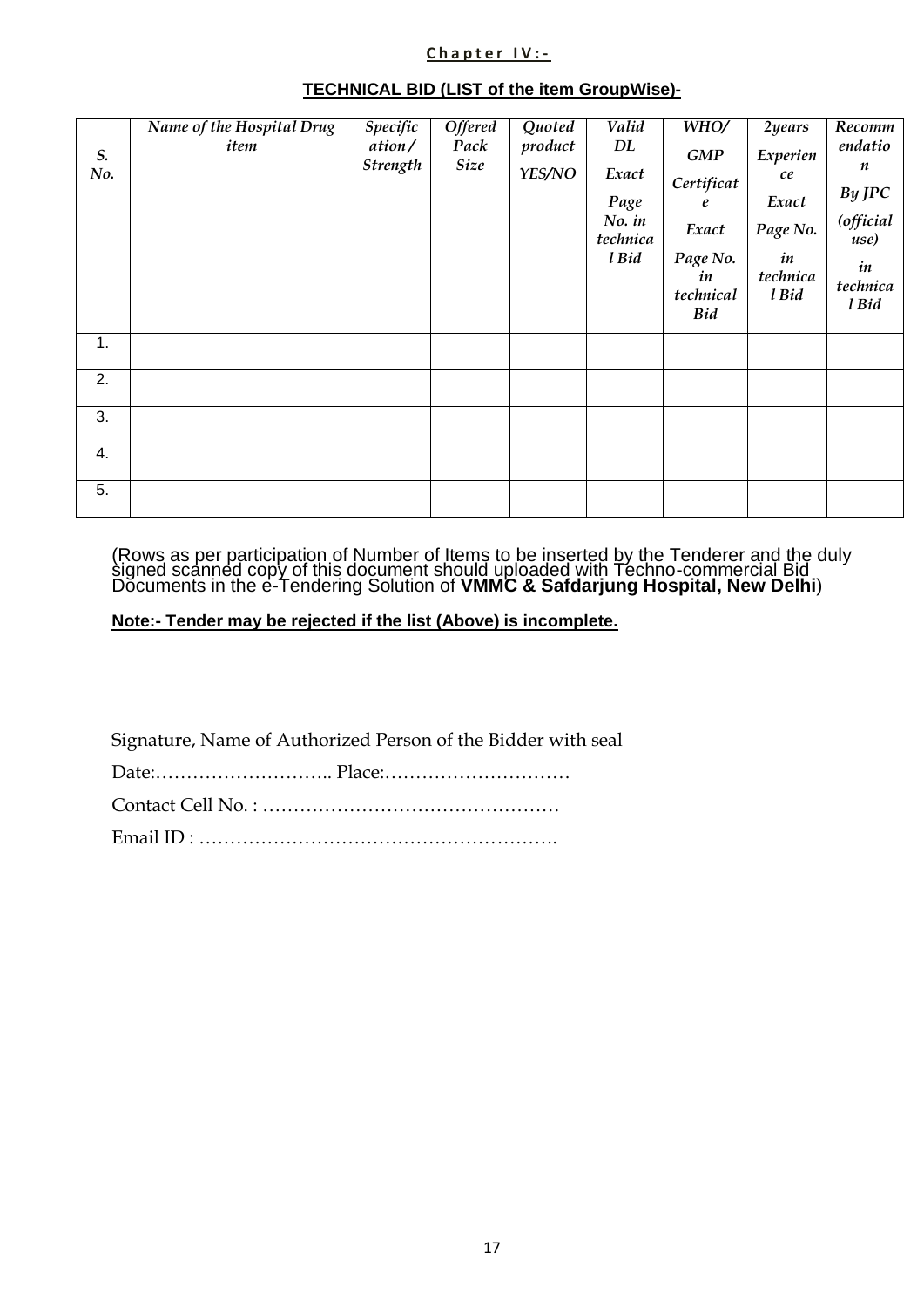#### **TECHNO-COMMERCIAL BID DOCUMENTS CHECK LIST**

#### **(MANDATORY DOCUMENTS NEEDS TO BE UPLOADED)**

#### **(Upload duly Signed, Stamped and scanned copy of following Techno-commercial Bid Documents including Techno-commercial Bid Check List in Technical Bid Document Slot of E-Tendering Solution)**

| <b>S. NO.</b> | NAME OF DOCUMENT REQUIRED TO BE UPLOADED*                                                                                                                                                                                                                                                                   | <b>YES</b> | <b>NO</b> |
|---------------|-------------------------------------------------------------------------------------------------------------------------------------------------------------------------------------------------------------------------------------------------------------------------------------------------------------|------------|-----------|
|               | EMD (as per NIT) in the form of FDR/DD/BANK GUARANTEE<br>from RBI approved firm, in favor of "Medical Superintendent,<br>Safdarjung Hospital, New Delhi."                                                                                                                                                   |            |           |
| $\mathbf{I}$  | Original copy of Undertaking for acceptance of all Terms &<br><b>Conditions</b> mentioned in this E-Tender on Non Judicial Stamp<br>Paper worth of Rs. 100/- duly self-attested.                                                                                                                            |            |           |
| III           | Original copy of Undertaking for Criminal Liability on Non<br>Judicial Stamp Paper worth of Rs. 100/- duly self-attested.                                                                                                                                                                                   |            |           |
| IV            | Signed & Legible scanned copy of the Techno-commercial bid list                                                                                                                                                                                                                                             |            |           |
| $\mathsf{V}$  | Legible Scanned copy of List of the items with its make, pack size<br>& country of origin without indicating prices (i.e. un-priced list of<br>participated items) by interested Bidder for Technical Evaluation<br>purpose on those items he wants to participate.                                         |            |           |
| VI            | Legible Scanned copy of Declaration in case of manufacturer or<br>Scanned & Attested copy of current contract/Authorization -<br>between manufacturer and distributor /bidder as the case may<br>be.                                                                                                        |            |           |
| VII           | WHO-GMP/GMP Drug License documents etc. in support of the<br>item may upload in the E-Tendering Solution during submission<br>of Technical Bid by the bidders.                                                                                                                                              |            |           |
| VIII          | Signed and Legible scanned copies of Declaration / authorization<br>from the manufacturer should be submitted for every quoted item.<br>However, if the bidder is quoting more than one item of the same<br>make, single authorization mentioning the name of items from the<br>manufacturer is sufficient. |            |           |
| IX            | In case of imported stores, Bidder should submit scanned and<br>signed copy of authorization of agency agreement elaborating on<br>the responsibility of foreign supplies / principal and service to the<br>Bidder by the Indian Agent giving details of services available in<br>India.                    |            |           |
| X             | The manufacturing firm should<br>have<br>manufacturing &<br>marketing certificate of minimum two years for the molecules<br>quoted by them duly certified by Centre/ State Drug<br>Controller. The certificate should be valid at the time of<br>opening the tender.                                        |            |           |

#### **Name & Signature of Authorized Signatory**

**Seal of the participating Bidder Company with Date**

\*Note:(√) in applicable column.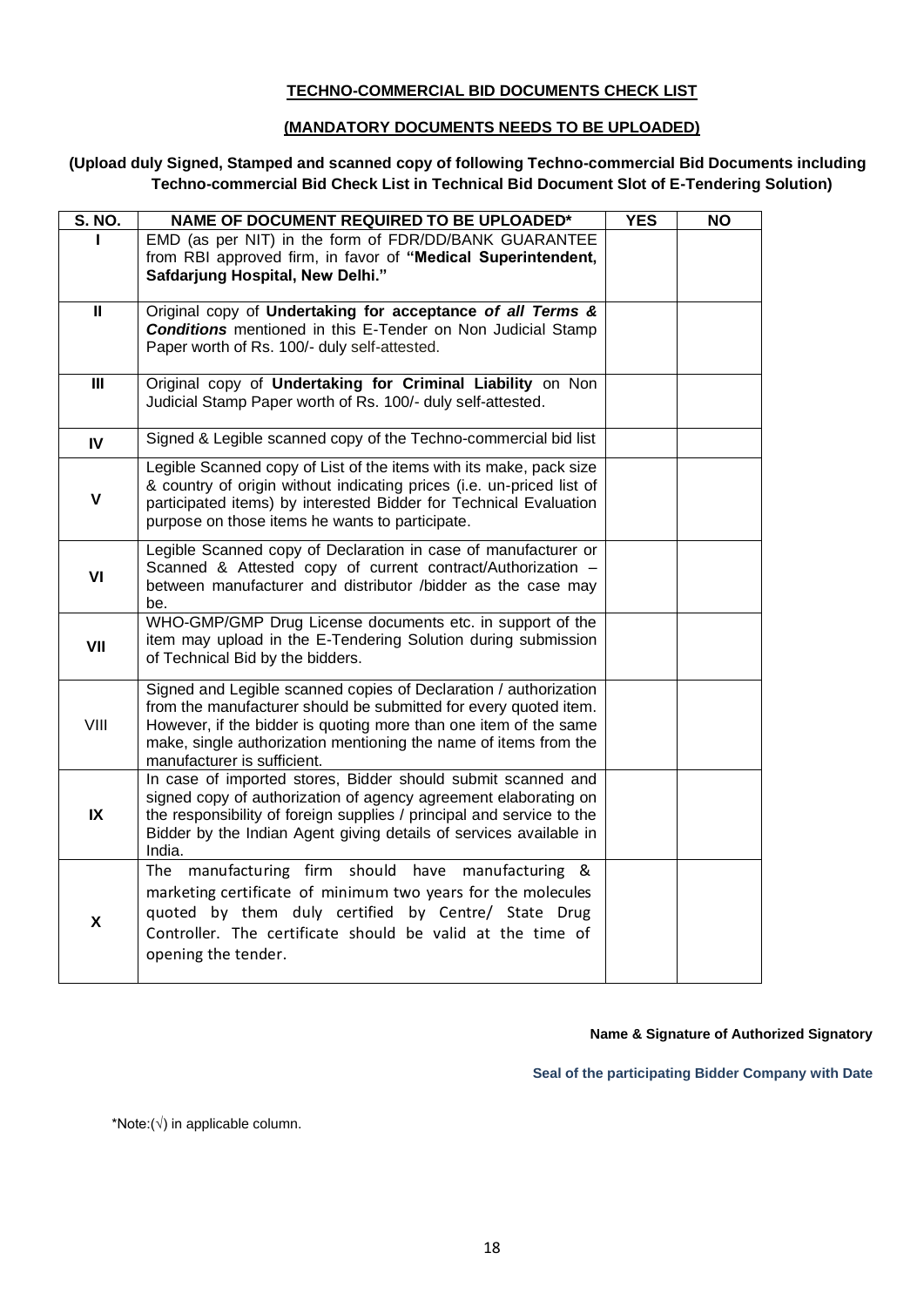

**Hospital Website: [www.vmmc-sjh.nic.in](http://www.vmmc-sjh.nic.in/) or [www.eprocure.gov.in](http://www.eprocure.gov.in/)**

# **Chapter V: Price Schedule**

**Rate Contract for Supply of Hospital Drugs (I.V. Fluid) Items to the Medical (I.V.Fluid) Store , VMMC & Safdarjung Hospital, New Delhi.**

**(Upload duly Signed, Stamped and scanned copy of Financial Bid in the Financial Bid Slot on the Portal)**

**The Financial Proposal/Commercial bid format is provided as BOQ\_XXXX.xls along with this tender document at https://[eprocure.gov.in](http://www.eprocure.gov.in/)/eprocure/app. Bidders are advised to download this BOQ\_XXXX.xls as it is and quote their offer/rates in the permitted column and upload the same in the commercial bid. Bidder shall not tamper/modify downloaded price bid template in any manner**.

- **1. Bidder will quote firm rates Basic rates + GST Extra (actual GST % should be mentioned) &** expenditure up to F.O.R. to **Medical (I.V.Fluid) Store , V.M.M.C. & SAFDARJUNG HOSPITAL, NEW DELHI-110029** basis **, Quoted Price means that all such expenses have been taken in account by the Bidder and are inclusive in the Quoted Offered Price. Price bid will be opened whose techno-commercial bid will qualified.**
- **2. L1 will be decided on each Item wise unit Rate basis.**

## **3. Format of Price Bid (BOQ)**

| 5.<br>No. | <b>Item</b><br>Description | Item<br>Code/<br>Make | Type<br>of<br>Item | Units | <b>Basic Rate Per</b><br>Unit to be<br>entered by the<br>bidder in Rupees | GST in<br>Percent<br>$age\left(\frac{0}{0}\right)$ | Total<br>Amount<br>without<br>taxes | Total<br>Amoun<br>t with<br>taxes | <b>Total</b><br>amoun<br>t in<br>words |
|-----------|----------------------------|-----------------------|--------------------|-------|---------------------------------------------------------------------------|----------------------------------------------------|-------------------------------------|-----------------------------------|----------------------------------------|
|           |                            |                       |                    |       |                                                                           |                                                    |                                     |                                   |                                        |

- I) No increase in quoted price and change in quality of product will be allowed during the validity of tender period.
- II) No item should be quoted with price more than the M.R.P. The prices should be quoted strictly in accordance with unit/quantity mentioned in the price bid format.
- I)

**Signature, Name of Authorized Person of the Bidder with seal**

Date:……………………….. Place:………………………… Contact Mobile No. : ………………………………………… Email ID : ………………………………………………….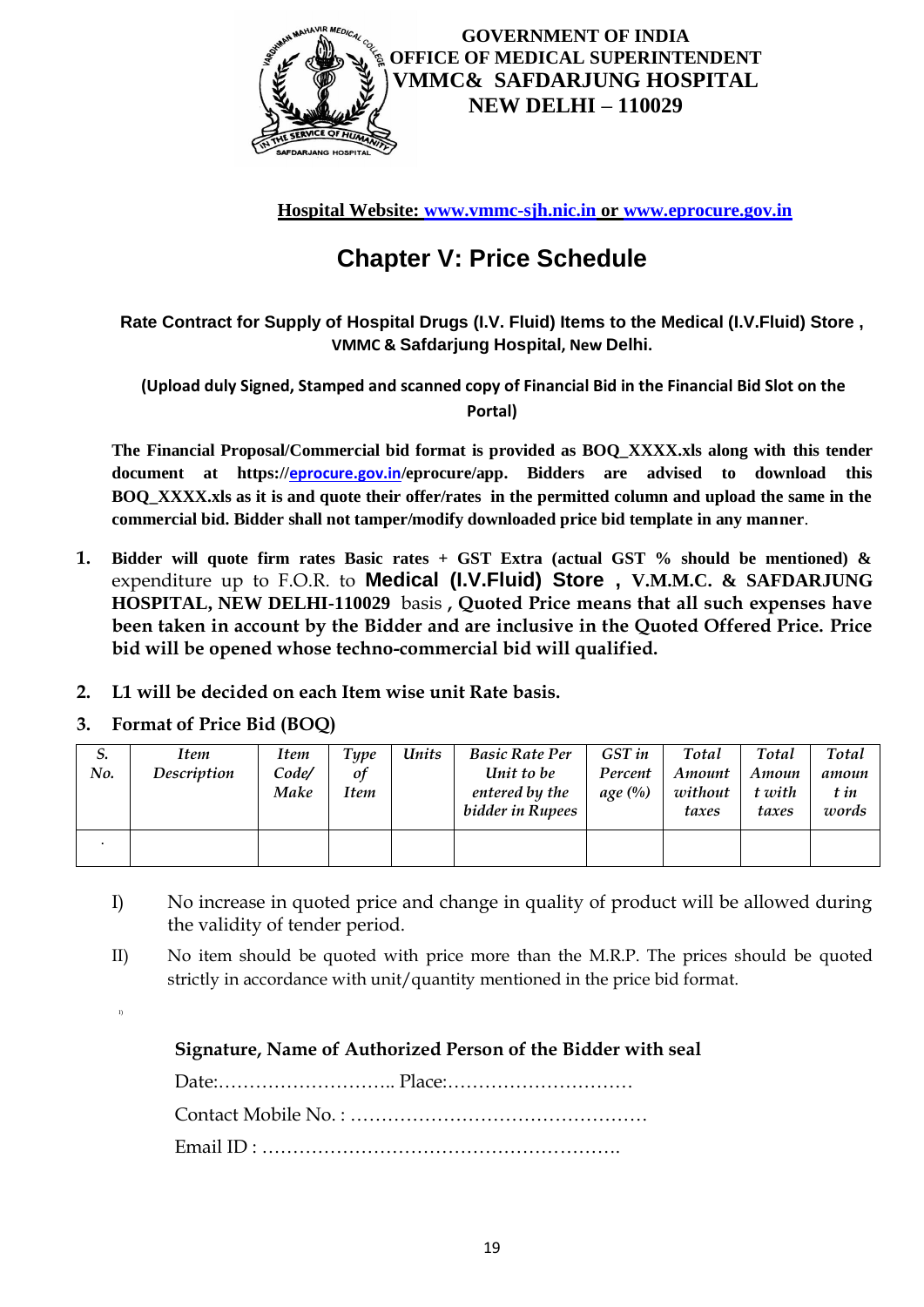#### **Chapter VI: Contract Form**

#### **Rate Contract for Supply of Hospital Drugs (I.V. Fluid) Items to the Medical (I.V.Fluid) Store , VMMC & Safdarjung Hospital, New Delhi. ANNUAL RATE CONTRACT FORM (Form for Entering into Rate Contract with the Qualified Tenderer on Non-Judicial Stamp Paper worth of Rs.100/-)**

#### **(Address of the Purchaser's/Consignee's office issuing the contract)**

| Contract No                                                                    | dated |
|--------------------------------------------------------------------------------|-------|
| (Initially valid for Two Year from the date of Commencement subject to further |       |
| extendable for One more year after mutual agreement basis).                    |       |
| <b>First Party (Purchaser/Consignee)</b>                                       |       |

#### **The Medical Superintendent, VMMC & Safdarjung Hospital, New Delhi. -110029**

| 1. Purchaser's E-Tender Enquiry document |  |
|------------------------------------------|--|
|                                          |  |

| No                                                            |    |    |              |    |      |          | dated                        |    |       |  |
|---------------------------------------------------------------|----|----|--------------|----|------|----------|------------------------------|----|-------|--|
| and subsequent Amendment No<br>any), issued by the purchaser. |    |    |              |    |      | dated    |                              |    |       |  |
| <b>This</b><br><b>No</b>                                      | is | in | continuation | to | this | office's | <b>Notification</b><br>dated | Οf | Award |  |

#### **Second Party (Supplier Agency)**

2. Name & address of the Supplier: \_\_\_\_\_\_\_\_\_\_\_\_\_\_\_\_\_\_\_\_\_\_\_\_\_\_\_\_\_\_\_\_\_\_\_\_\_\_\_\_\_\_\_\_

3. Supplier's Bid Ref. No\_\_\_\_\_\_\_\_\_\_\_\_\_\_\_\_\_\_\_\_\_\_\_\_\_\_\_\_\_\_\_\_\_\_\_\_\_\_\_ dated and subsequent communication(s)

No\_\_\_\_\_\_\_\_\_\_\_\_\_\_\_\_\_\_\_\_\_\_\_\_\_\_ dated \_\_\_\_\_\_\_\_\_ (if any), exchanged between the supplier and the purchaser in connection with this tender.

- 4. In addition to this Annual Rate Contract Form, the following documents etc, which are included in the documents mentioned under paragraphs 2 and 3 above, shall also be deemed to form and be read and construed as integral part of this contract:
	- (i) Schedule of Requirements (SOR);
	- (ii) Important Terms & Conditions;
	- (iii) Technical Specifications& Catalogues ;
	- (iv) Tender Form furnished by the supplier;
	- $(v)$  Price Schedule furnished by the supplier in its tender;
	- (vi) Manufacturers' Authorization Form (if applicable for this tender);
	- (vii) Purchaser's Notification of Award

#### **Note:**-

Some terms, conditions, stipulations etc. out of the above-referred documents are reproduced below for ready reference: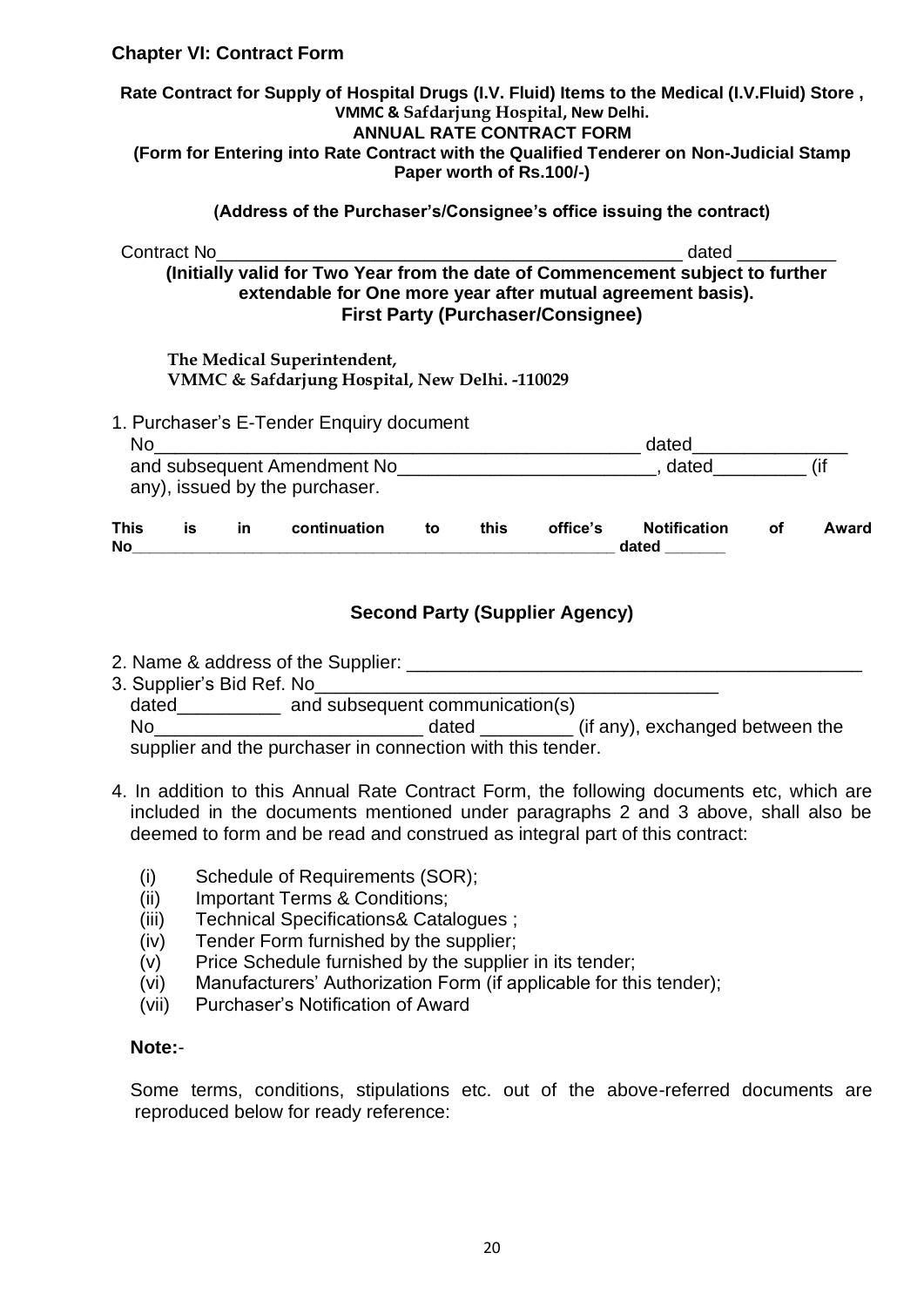(i) Brief particulars of the Items and services which shall be supplied/ provided by the supplier are as under:-

| <b>Sub Group</b> | <b>Tender Item</b><br>No. | <b>Name and Brief</b><br>description of<br><b>Hospital Drug Items</b> | Unit | Approved Unit<br>Price (Rs.) | <b>Terms of</b><br>delivery<br>(FOR) |
|------------------|---------------------------|-----------------------------------------------------------------------|------|------------------------------|--------------------------------------|
|                  |                           |                                                                       |      |                              |                                      |
|                  |                           |                                                                       |      |                              |                                      |

Any other additional services (if applicable) and cost thereof:

| Total value (in figure) j | (In words)                                 |  |
|---------------------------|--------------------------------------------|--|
| (ii) Delivery schedule:   | 20 Days from date of Purchase Order issued |  |
|                           | (In case of Indian make Drugs).            |  |
|                           | 60 Days from date of Purchase Order issued |  |
|                           | (In case of Foreign make Drugs).           |  |

(iii) Quality Control:-

- (a) Batch Nos. (s), Shelf Life(s) and place(s) of conducting inspections and tests.
- (iv) Destination and dispatch instructions– VMMC & Safdarjung Hospital, New Delhi.
- (vi) Consignee (s)

(a) Paying authority – VMMC & Safdarjung Hospital, New Delhi.

\_\_\_\_\_\_\_\_\_\_\_\_\_\_\_\_\_\_\_\_\_\_\_\_\_\_\_\_ **(Signature, name and address of the Purchaser's/Consignee's authorized official)** 

#### **Received and accepted this contract**

(Signature, name and address of the supplier's executive duly authorized to sign on behalf of the supplier)

\_\_\_\_\_\_\_\_\_\_\_\_\_\_\_\_\_\_\_\_\_\_\_\_\_\_\_\_\_\_\_\_\_\_\_\_\_\_\_\_\_\_\_\_\_\_\_\_\_\_\_\_\_\_\_\_\_

For and on behalf of

(Name and address of the Supplier)

|        | (Seal of the supplier) |
|--------|------------------------|
| Date:  |                        |
| Place: |                        |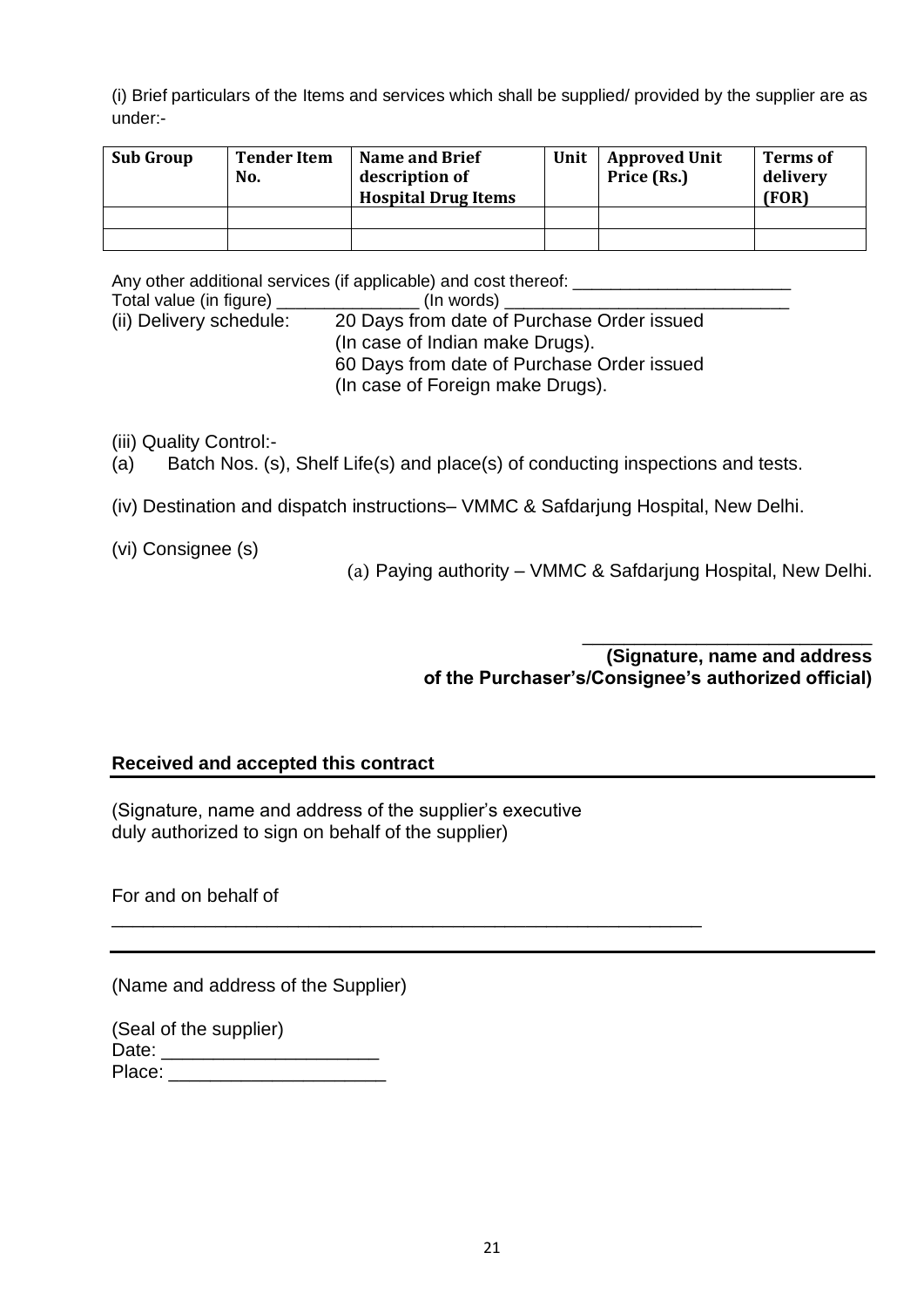## *UNDERTAKING*

# *FOR COMPLIANCE OF ALL TERMS & CONDITIONS MENTIONED IN THIS TENDER DOCUMENT*

*(To be executed on Rs. 100/-Non-judicial Stamp Paper duly attested by Public Notary)*

## **Rate Contract for Supply of Hospital Drugs (I.V.Fluid) Items to the Medical (I.V.Fluid) Store , VMMC & SJH, New Delhi.**

**To,**

#### **The Medical Superintendent, VMMC & Safdarjung Hospital, New Delhi.-110029**

**Sir,**

- 1. I/We, the undersigned, hereby submit my/our tender for the Registration of firm/company for the supply of Drugs/Medicine/I.V. Fluids on Two years rate contract basis.
- 2. I/We are now enclosing herewith the FDR/EMD Bank Guarantee/D.D.No. Dated\_\_\_\_\_\_\_\_\_\_Issued by Bank \_\_\_\_\_\_\_\_\_\_\_\_\_\_\_\_\_\_\_\_\_\_\_\_\_\_\_\_\_for **Rs.2,00,000/- (Rs. Two lakh only)** drawn in favour of the "**Medical Superintendent, VMMC & Safdarjung Hospital, New Delhi**" towards EMD/BID Security and shall remain in the custody of the **VMMC & SJH, New Delhi.** till decision as to the acceptance of the tender is known. **VMMC & SJH, New Delhi.** will not pay any interest for the same to me and kept in the Envelope.
- 3. I/We undertake that once the tender is decided, the One Time Performance S ecurity @10% of the Contract Value of our L-1 Drugs Items as per the tentative quantity mentioned in Requirement Schedule at chapter-III will be furnished by the undersigned/Approved Firm within the 15 Days time to **VMMC & SJH, New Delhi.** by the way of FDR/DD/BANK GUARANTEE for the Period of 33 months in favour of "**Medical Superintendent, VMMC & Safdarjung Hospital, New Delhi**, payable at New Delhi and **VMMC & SJH, New Delhi.** will not pay any interest against our Performance Security Deposit.
- 4. I/We have noted that over written entries shall be deleted unless duly cut, re-written, initialed, duly signed and sealed (No thumb impression should be affixed).
- 5. I/we certify that I/we have gone through and agree to the terms & conditions mentioned herein and undertake to comply with them for the contract period (valid for Two years from the date of signing of the agreement deed plus extendable up to one year).
- 6. I/we, the undersigned, hereby bind myself/ourselves to supply the Drug/Medicines to **VMMC & SJH, New Delhi** during the validity of this tender & rate-contract.
- 7. That the Drug items shall be of the Pharmacopoeia specification and kind. The test report of the supplied batch of the Drug/ medicines will be either on Form-39 (Report of Analysis) or from in house Test Lab approved by NABL (National Accreditation Board for Testing and Calibration Laboratories) except for imported drugs and as per the requirement of the hospital. The decision of the **Medical Superintendent, VMMC & Safdarjung Hospital,**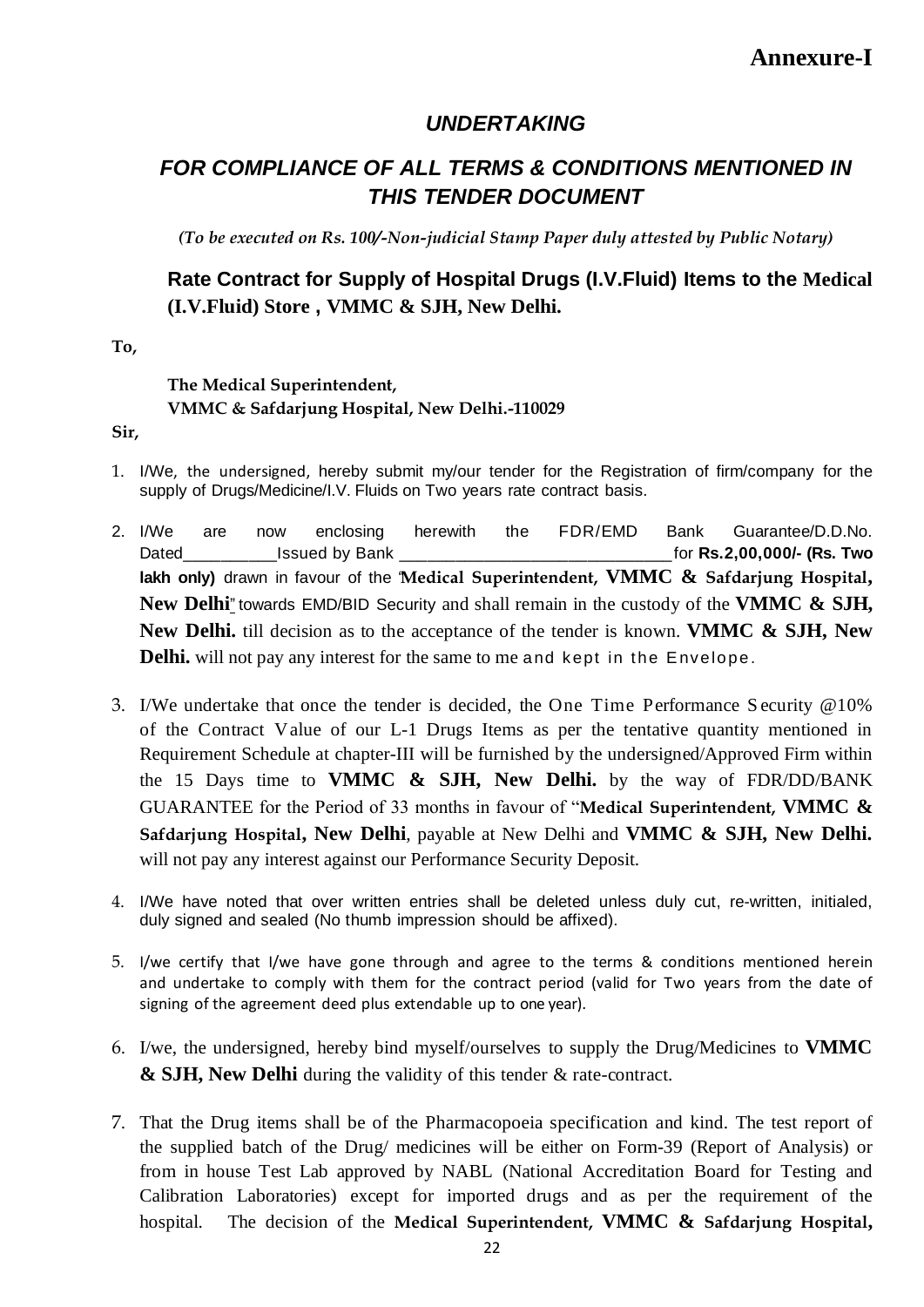**New Delhi** or his nominee as regards the quality and kind of the articles shall be final and binding on me. In case, the supplies are found to be of inferior quality, **VMMC & SJH, New Delhi,** reserves the right to destroy the same and our firms name in repeating same mistake in three times will be removed from the list of the vendors at **VMMC & SJH, New Delhi** and debar our firm for future **VMMC & SJH, New Delhi.** Tenders participation for three years period.

- 8. **VMMC & SJH, New Delhi.** is not bound to take all or any of the articles enumerated in the chapter-III in full or in part of the estimated quantity, as the same is **"indicative**" in nature and I/We will supply the Ordered Quantity to **VMMC & SJH, New Delhi.**
- 9. I/we agree that in case of failure to supply the material within the stipulated date of delivery in Purchase order. **VMMC & SJH, New Delhi,** reserves the right to arrange the same from the market/other source at my/our risk and cost. This will be recovered from the pending bill of us and even from performance security deposit already submitted by us.
- 10. The conditions contained herein shall form part of and shall be taken as if they are included in the agreement to be entered into or treated as agreement itself at the discretion of the **Medical Superintendent**.
- 11. I/we shall execute an agreement on Non-judicial Stamp paper of Rs. 100/- (Rupees hundred only) in case my/our tender is accepted and an agreement will be executed by me within 15 days of the intimation of acceptance of Rates for the tender failing which, my/our EMD Security Deposit will be forfeited and firm's name will be removed from the list of vendors at the **VMMC & SJH, New Delhi.**
- 12. The undersigned certify that I have gone through the terms and conditions mentioned in the tender document and undertake to comply with them. I have no objection for any of the content of the tender document and I undertake not to submit any complaint/ representation against the tender document after submission date and time of the tender. The rates quoted by me/us are valid and binding on me/us for acceptance till the validity of tender.
- 13. I/We undersigned hereby bind myself/ourselves to **VMMC & SJH, New Delhi.** to supply the approved awarded items in the approved prices to **VMMC & SJH, New Delhi.**, during the Rate Contract period under this contract.
- 14. The articles shall be of the best quality and of the kind as per the requirement of the **Hospital**. The decision of the **Medical Superintendent, VMMC & SJH, New Delhi.** (herein after called the said officer) as regard to the quality and kind of article shall be final and binding on me.
- 15. In case of any complaints from the users dept. /adverse reaction, the supply (Batch) should be replaced within 30 days with fresh Batch.
- 16. I/We hereby undertake to supply the items during the validity of tender as per directions given in supply order within stipulated period positively.
- 17. If I/We fail to supply the stores in stipulated period the **VMMC & SJH, New Delhi.** has full power to compound or forfeit the Performance Security deposit.
- 18. I/We declare that no legal/financial irregularities are pending against the proprietor/partner of the tendering firm or manufacturer.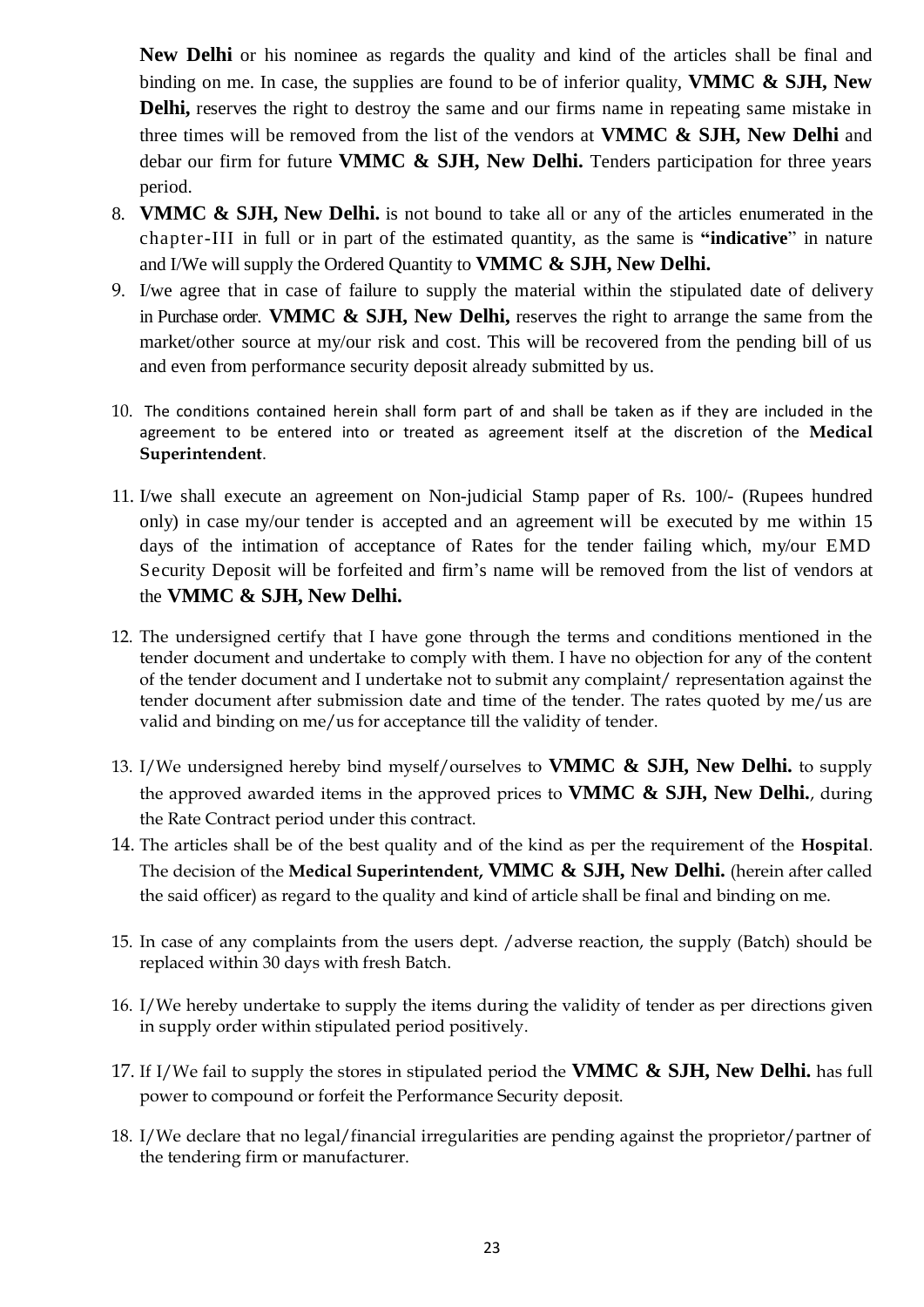- 19. I/We undertake that the rates quoted by me when approved and selected by the **VMMC & SJH, New Delhi,** will be valid for Two year from the date of approval of the rate contract in the format given in chapter-VI or till extended as mutually agreed upon. I undertake to supply the stores within 45 days for Indian make Drugs items and within 60 days for imported Drugs items. I undertake to supply the order within stipulated period and if fail to supply order during the stipulated period the necessary action can be taken by the **VMMC & SJH, New Delhi.**
- 20. I/We undertake that if the rates of any items are lowered due to any reason, I will charge the lower rates.
- 21. I/We undertake that the items supplied are as per sample/catalogue/technical literature description.
- 22. I/We undertake that the quoted rates are not higher than that approved in any other Govt. institutions in India for the same items during the current Financial Year.
- 23. Affidavit regarding No CBI inquiry/FEMA/Criminal proceeding/Black listing is pending or going on against the manufacturer/Bidder firm is also enclosed. I undertake that I will not submit any irrelevant documents with the tender and in doing so I will not have any objection if my tender is rejected on that ground.
- 24. I/we do hereby confirm that the prices/rates quoted are fixed and are at par with the prices quoted by me/us to any other Govt. of India/Govt. Hospitals/Medical Institutions/PSUs. I/we also offer to supply the stores at the prices and rates not exceeding those mentioned in the price bid.
- 25. I/we also declare that in case of change of Indian Agent or for any other change. Merger, dissolution solvency etc. in the organization of our foreign principles, we would take care of the smooth supplies and have provided written confirmation for the same.

## **Affirmation**

1. I pledge and solemnly affirm that the information submitted in tender documents is true to the best of my knowledge and belief. I further pledge and solemnly affirm that nothing has been concealed by me and if anything adverse comes to the notice of purchaser during the validity of tender period Medical **Superintendent**, **VMMC & SJH, New Delhi** will have to full authority to take appropriate action as he/she may deem fit.

**Signature of Bidder**

**(Name of Bidder)**

Place ……………… With seal of firm

Date…………………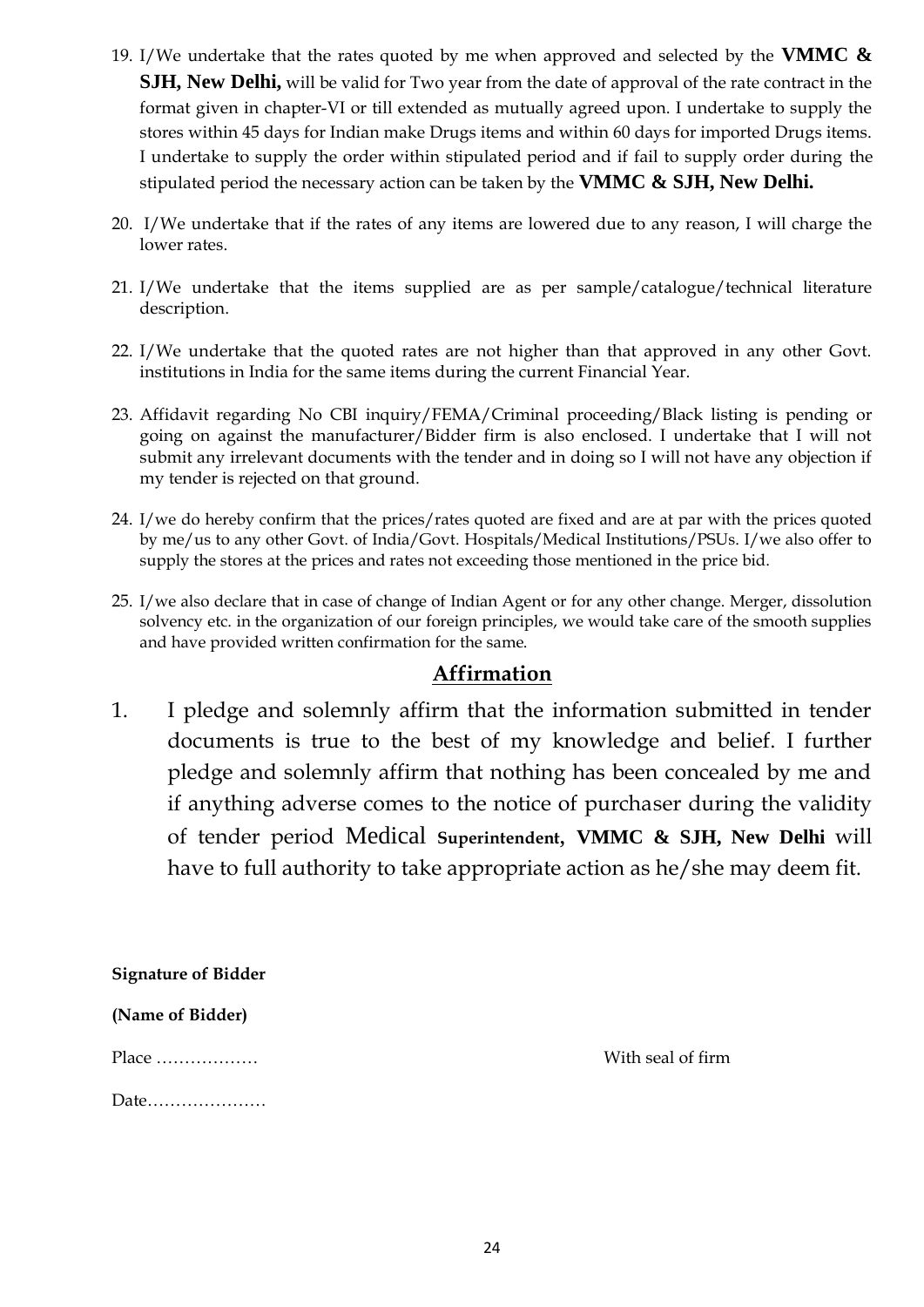

# **ANNEXURE – II**

# *CRIMINAL LIABITY UNDERTAKING*

*(To be executed on Rs.100/-Non-judicial Stamp Paper duly self attested)*

**Rate Contract for Supply of Hospital Drugs (I.V.Fluid) Items to the Medical (I.V. Fluid) Store, VMMC & SJH, New Delhi.**

1. That I am the proprietor /partner/authorized signatory of

M/s. …………………………………………………………………..………………………

2. That my firm has not been declared defaulter by any Govt. Agency and that NO case of any nature i.e. CBI/FEMA/Criminal/Income Tax/VAT/ Sales Tax/ Blacklisting is pending against my firm.

Name & Signature

**Seal of the participating Bidder Company**

Affirmation/Verification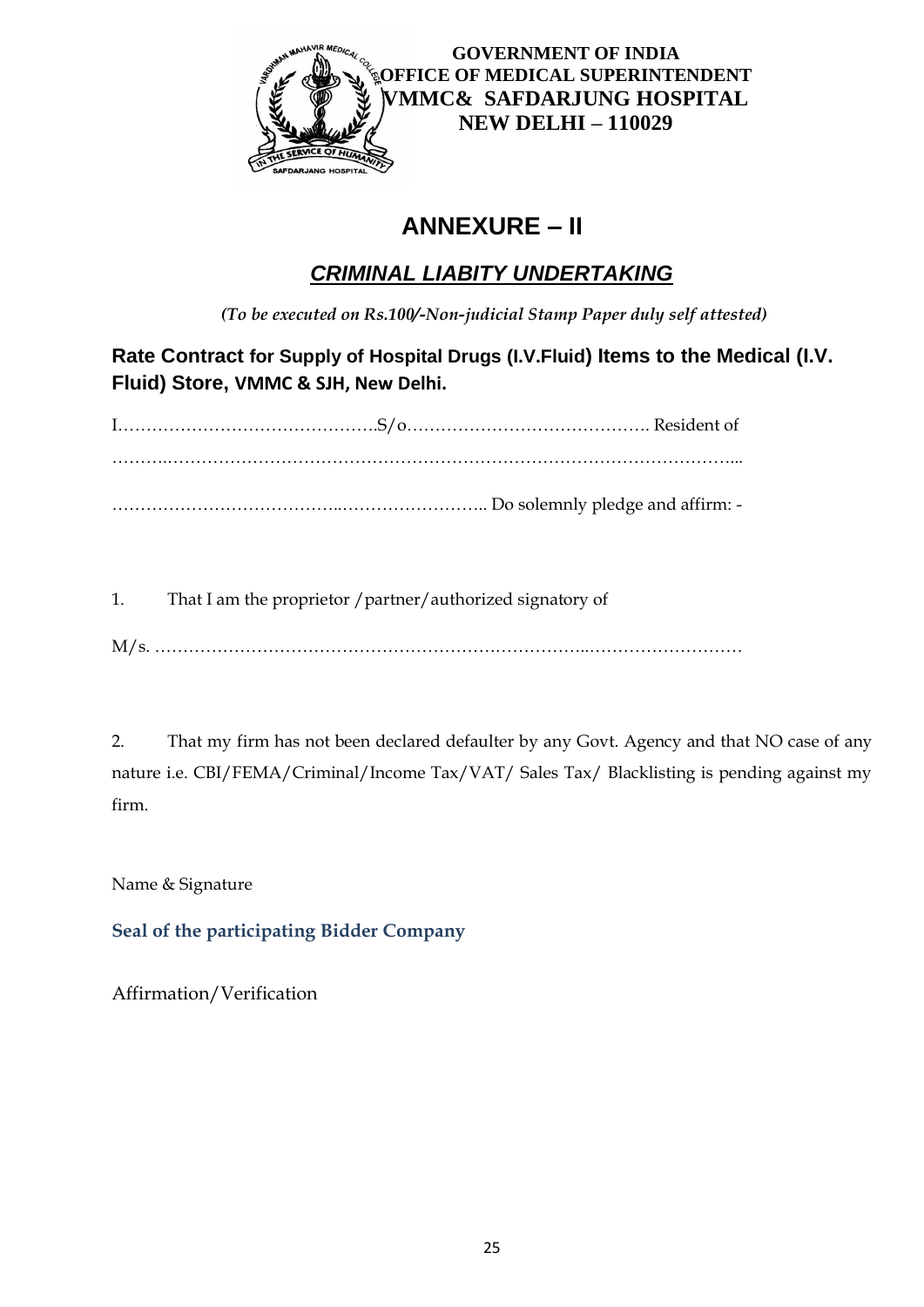# **ANNEXURE–III**

# **Rate Contract for Supply of Hospital Drugs (I.V.Fluid) Items to the Medical (I.V.Fluid) Store , VMMC & Safdarjung Hospital, New Delhi.**

## **MANUFACTURER'S AUTHORISATION FORM**

**To,**

**The Medical Superintendent, VMMC & Safdarjung Hospital, New Delhi.-110029**

Dear Sir,

Ref.

| Your E-Tender document No                                                                       |    |           |         |    |     | dated   |        |                                            |    |  |
|-------------------------------------------------------------------------------------------------|----|-----------|---------|----|-----|---------|--------|--------------------------------------------|----|--|
| We,                                                                                             |    |           |         |    |     |         |        | who are                                    |    |  |
| proven and reputable manufacturers of                                                           |    |           |         |    |     |         |        | (name and                                  |    |  |
| description                                                                                     | 0f | medicines | offered | in | the | tender) | having | factories                                  | at |  |
|                                                                                                 |    |           |         |    |     |         |        | hereby authorize                           |    |  |
| M/s                                                                                             |    |           |         |    |     |         |        | (name and address of the agent)to submit a |    |  |
| tender, process the same further and enter into a contract with you against your requirement as |    |           |         |    |     |         |        |                                            |    |  |
| contained in the above referred E-Tender Enguiry documents for the above Stores manufactured by |    |           |         |    |     |         |        |                                            |    |  |

us.

We further confirm that no supplier or firm or individual other than Messrs. \_\_\_\_\_\_\_\_\_\_\_\_\_\_\_\_\_\_\_\_\_\_\_\_\_\_\_\_\_\_\_\_\_\_\_\_\_\_\_\_\_\_\_\_\_\_\_\_\_\_\_\_\_\_\_\_ (*name and address of the above agent*) is authorized to submit a tender, process the same further and enter into a contract with you against your requirement as contained in the above referred E-Tender Enquiry documents for the above Stores manufactured by us.

We also hereby confirm that we would be responsible for the satisfactory execution of contract placed on the authorized agent.

We also confirm that the price quoted by our agent shall not exceed than that which we would have quoted directly.

Yours faithfully,

[Signature with date, name and designation] for and on behalf of Messrs

*[ Name& address of the manufacturers ]*

**Note:-** 

- 1. This letter of authorization should be on the letter head of the manufacturing firm and should be signed by a person competent and having the power of attorney to legally bind the manufacturer.
	- 2. Original letter's scanned copy may be uploaded and handed over as and when directed.
	- 3. The manufacturer shall be responsible for any lapses on the part of distributor.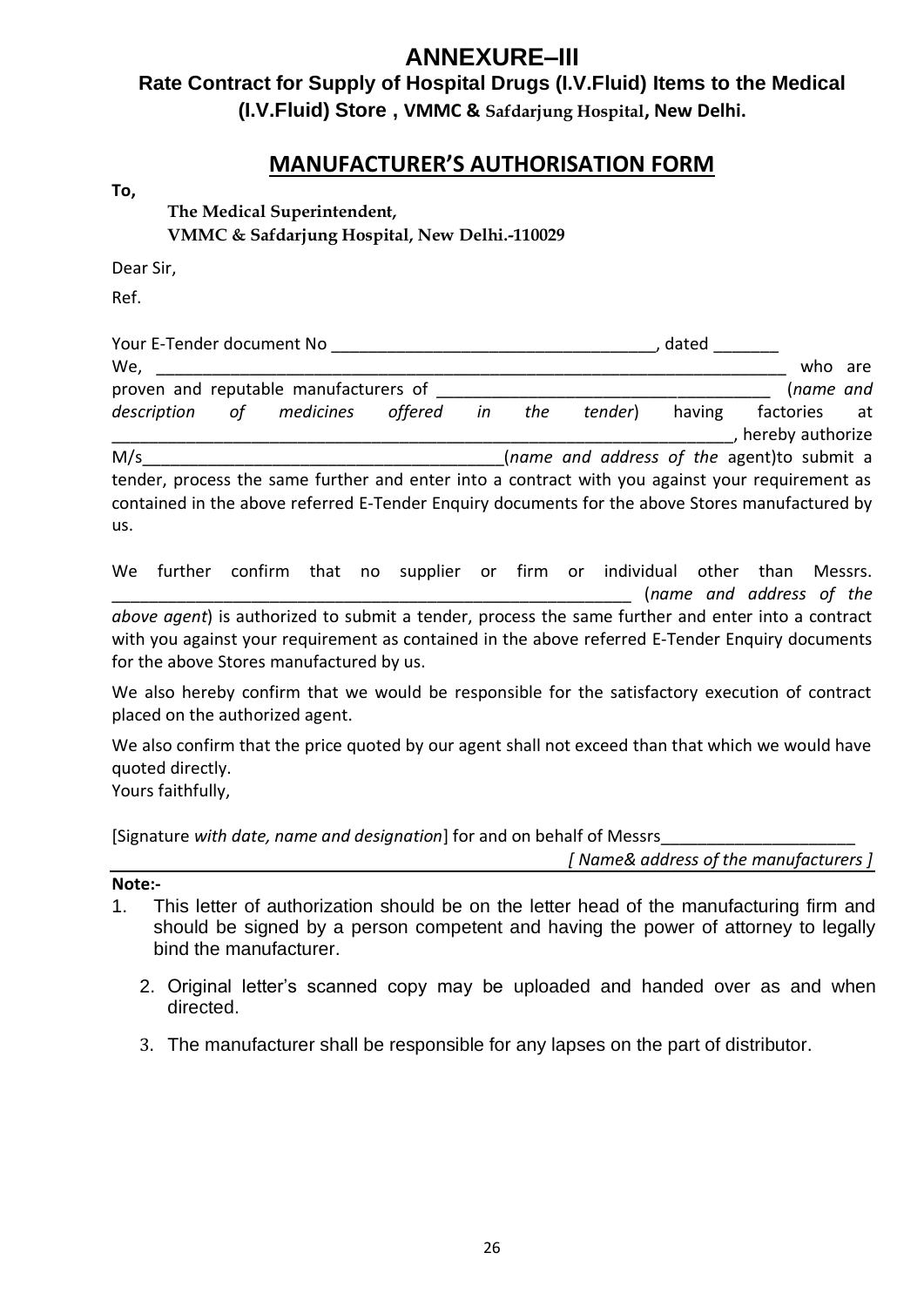# **ANNEXURE–IV Rate Contract for Supply of Hospital Drugs (I.V.Fluid) Items to the Medical**

**(I.V.Fluid) Store , VMMC & Safdarjung Hospital, New Delhi.**

# **EMD BANK GUARANTEE (EMD-BG) FORMAT**

| Whereas                                                  |                                    |         |    |          |      |    |                                                        |          |     | (hereinafter                                                                                            |      |
|----------------------------------------------------------|------------------------------------|---------|----|----------|------|----|--------------------------------------------------------|----------|-----|---------------------------------------------------------------------------------------------------------|------|
|                                                          |                                    |         |    |          |      |    | called the "Bidder") has submitted its quotation dated |          |     | for the supply of                                                                                       |      |
|                                                          |                                    |         |    |          |      |    |                                                        |          |     | (hereinafter called the                                                                                 |      |
| "Tender")                                                |                                    | against |    | the      |      |    | Purchaser's                                            | E-Tender |     | Enquiry                                                                                                 | No.  |
|                                                          |                                    |         |    |          |      |    |                                                        |          |     | Know                                                                                                    | all  |
| persons                                                  | by                                 | these   |    | presents | that | we |                                                        |          |     |                                                                                                         | of   |
|                                                          |                                    |         |    |          |      |    |                                                        |          |     | (Hereinafter called the "Bank") having our                                                              |      |
| registered                                               |                                    | office  | at |          |      |    |                                                        |          | are | bound                                                                                                   | unto |
|                                                          |                                    |         |    |          |      |    |                                                        |          |     | (hereinafter called the "Purchaser) in the sum of                                                       |      |
|                                                          |                                    |         |    |          |      |    |                                                        |          |     | for which payment will and truly to be made                                                             |      |
|                                                          |                                    |         |    |          |      |    |                                                        |          |     | to the said Purchaser, the Bank binds itself, its successors and assigns by these presents. Sealed with |      |
| the Common Seal of the said Bank this<br>day of 20 . The |                                    |         |    |          |      |    |                                                        |          |     |                                                                                                         |      |
|                                                          | conditions of this obligation are: |         |    |          |      |    |                                                        |          |     |                                                                                                         |      |

- (1) If the Bidder withdraws or amends, impairs or derogates from the tender in any respect within the period of validity of this tender.
- (2) If the Bidder having been notified of the acceptance of his tender by the Purchaser during the period of its validity (180 Days):
	- a) fails or refuses to furnish the performance security for the due performance of the contract. or
	- b) fails or refuses to accept/execute the contract.

or

c) if it comes to notice that the information/documents furnished in its tender is incorrect, false, misleading or forged

We undertake to pay the Purchaser up to the above amount upon receipt of its first written demand, without the Purchaser having to substantiate its demand, provided that in its demand the Purchaser will note that the amount claimed by it is due to it owing to the occurrence of one or both the two conditions, specifying the occurred condition(s).

This EMD Bank Guarantee will remain in force for a period of additional 90 Days (Ninety days) after the period of tender validity (90 Days) i.e. total validity of EMD should be 180 Days from the scheduled date of submission of Bid and any demand in respect thereof should reach the Bank not later than the above date.

| Signature of the authorized Office of the issuing Branch of the Bank |  |
|----------------------------------------------------------------------|--|
| Name and designation of the Officer                                  |  |
| Seal, Name & Address of the Bank                                     |  |

**Address of the issuing Branch with Telephone No. & Email ID\_\_\_\_\_\_\_\_\_\_\_\_\_\_\_\_\_\_\_\_\_\_\_\_\_**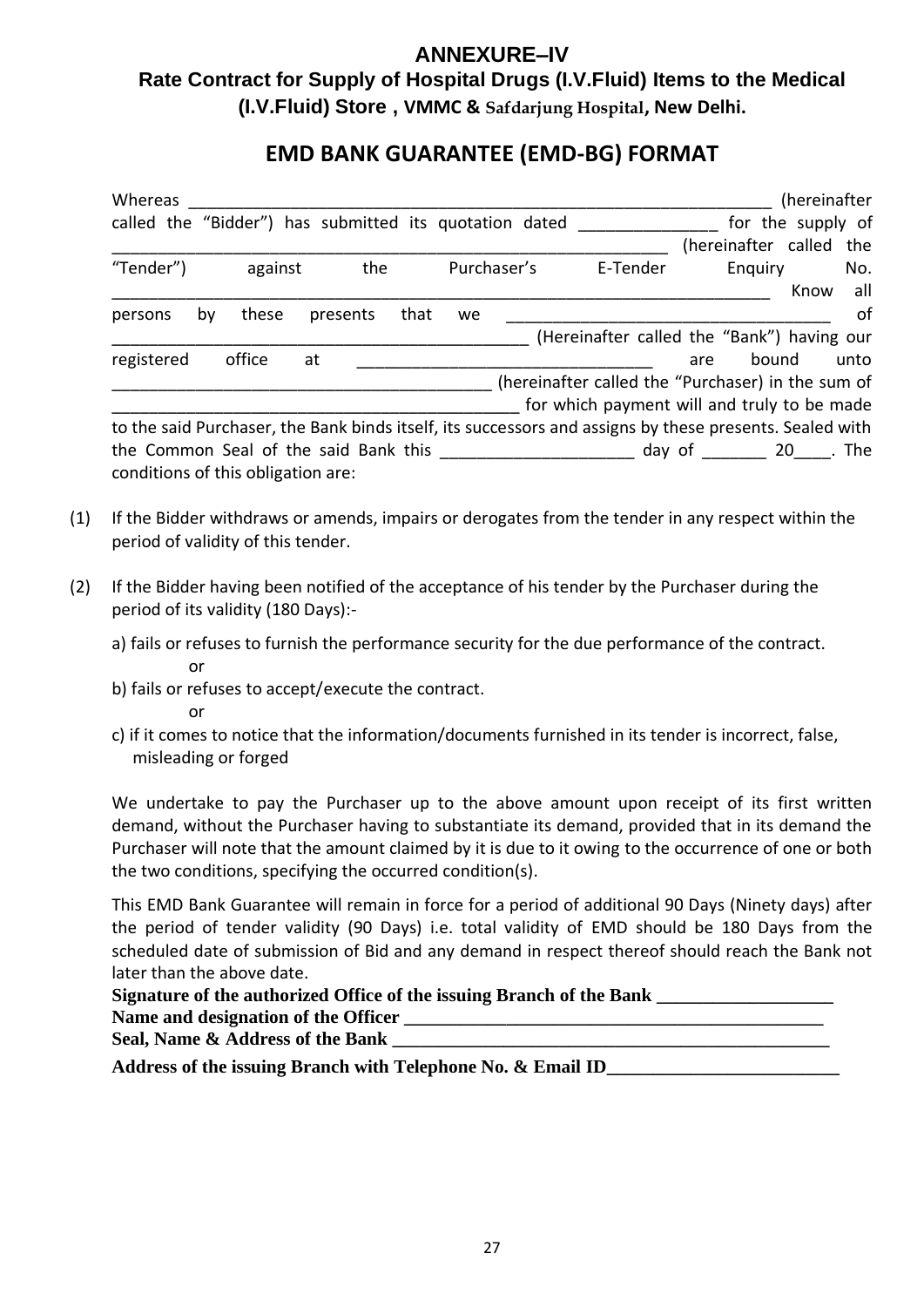# **ANNEXURE–V PERFORMANCE SECURITY BANK GUARANTEE FORMAT**

# **Rate Contract for Supply of Hospital Drugs (I.V.Fluid) Items to the Medical (I.V.Fluid) Store , VMMC & Safdarjung Hospital, New Delhi.**

**To,**

**The Medical Superintendent,**

#### **VMMC & Safdarjung Hospital, New Delhi.-110029**

WHEREAS \_\_\_\_\_\_\_\_\_\_\_\_\_\_\_\_\_\_\_\_\_\_\_\_\_\_\_\_\_ (Name and address of the supplier) (Hereinafter called "the supplier") has undertaken, in pursuance of contract no\_\_\_\_\_\_\_\_\_\_\_\_\_\_\_ dated to supply (Stores) (herein after called "the contract").

AND WHEREAS it has been stipulated by you in the said contract that the supplier shall furnish you with a bank guarantee by a scheduled commercial bank recognized by you for the sum specified therein as security for compliance with its obligations in accordance with the contract;

AND WHEREAS we have agreed to give the supplier such a bank guarantee;

NOW THEREFORE we hereby affirm that we are guarantors and responsible to you, on behalf of the supplier, up to a total of.  $\blacksquare$ figures), and we undertake to pay you, upon your first written demand declaring the supplier to be in default under the contract and without cavil or argument, any sum or sums within the limits of (amount of guarantee) as aforesaid, without your needing to prove or to show grounds or reasons for your demand or the sum specified therein.

We hereby waive the necessity of your demanding the said debt from the supplier before presenting us with the demand.

We further agree that no change or addition to or other modification of the terms of the contract to be performed there under or of any of the contract documents which may be made between you and the supplier shall in any way release us from any liability under this guarantee and we hereby waive notice of any such change, addition or modification.

This guarantee shall be valid up to 02 years and 2 months from the date of satisfactory acceptance of Supplies in the User Department at VMMC & SJH i.e. up to ------------------------------ (indicate date).

…………………………….

(Signature with date of the authorized officer of the Bank)

………………………………………………………….

Name and designation of the officer

…………………………………………………………. ………………………………………………………….

Seal, name & address of the Bank and address of the issuing Branch, including Telephone No. & Email ID